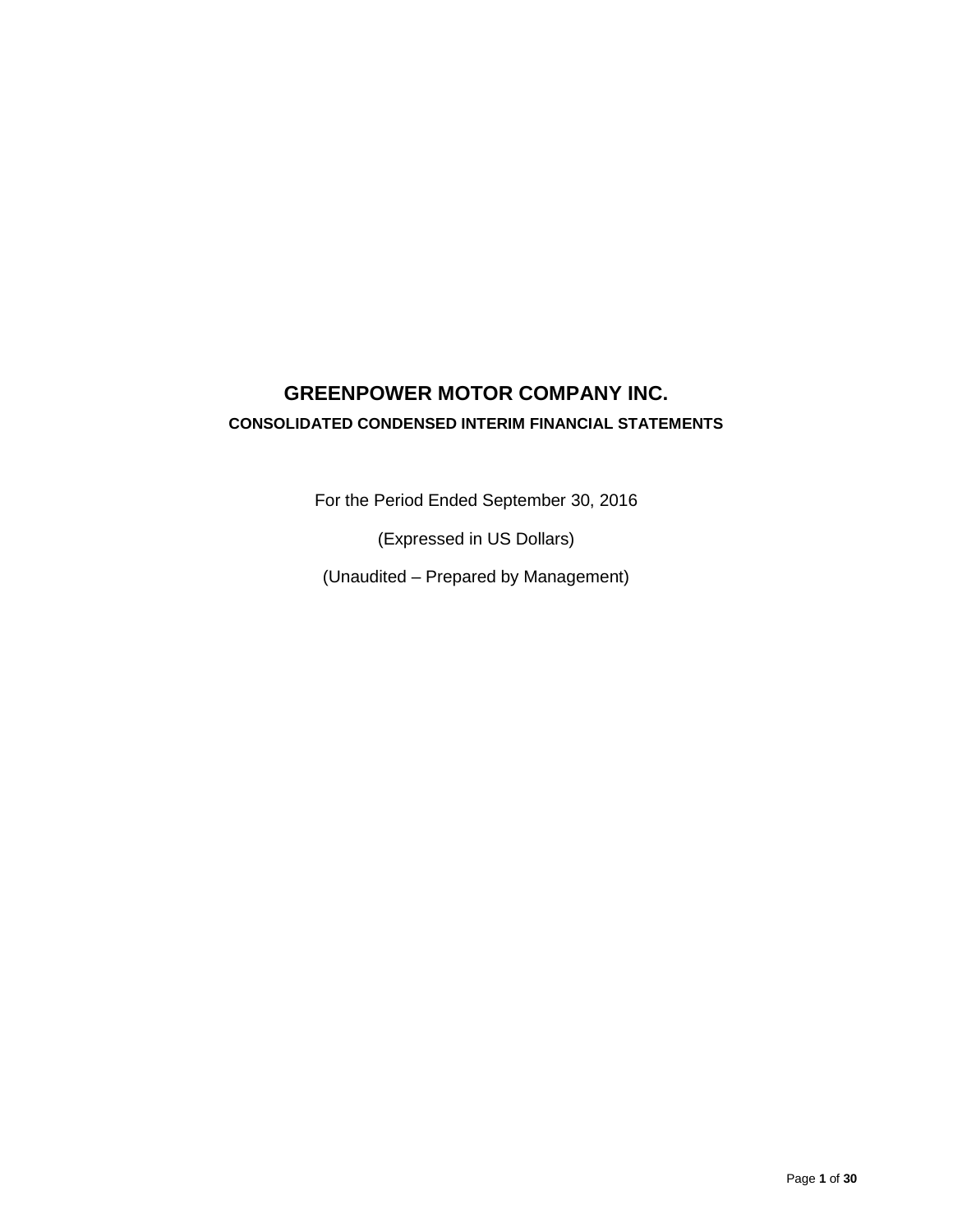# **September 30, 2016**

| Consolidated Condensed Interim Statements of Interim Financial Position4        |  |
|---------------------------------------------------------------------------------|--|
| Consolidated Condensed Interim Statements of Operations and Comprehensive Loss5 |  |
|                                                                                 |  |
|                                                                                 |  |
|                                                                                 |  |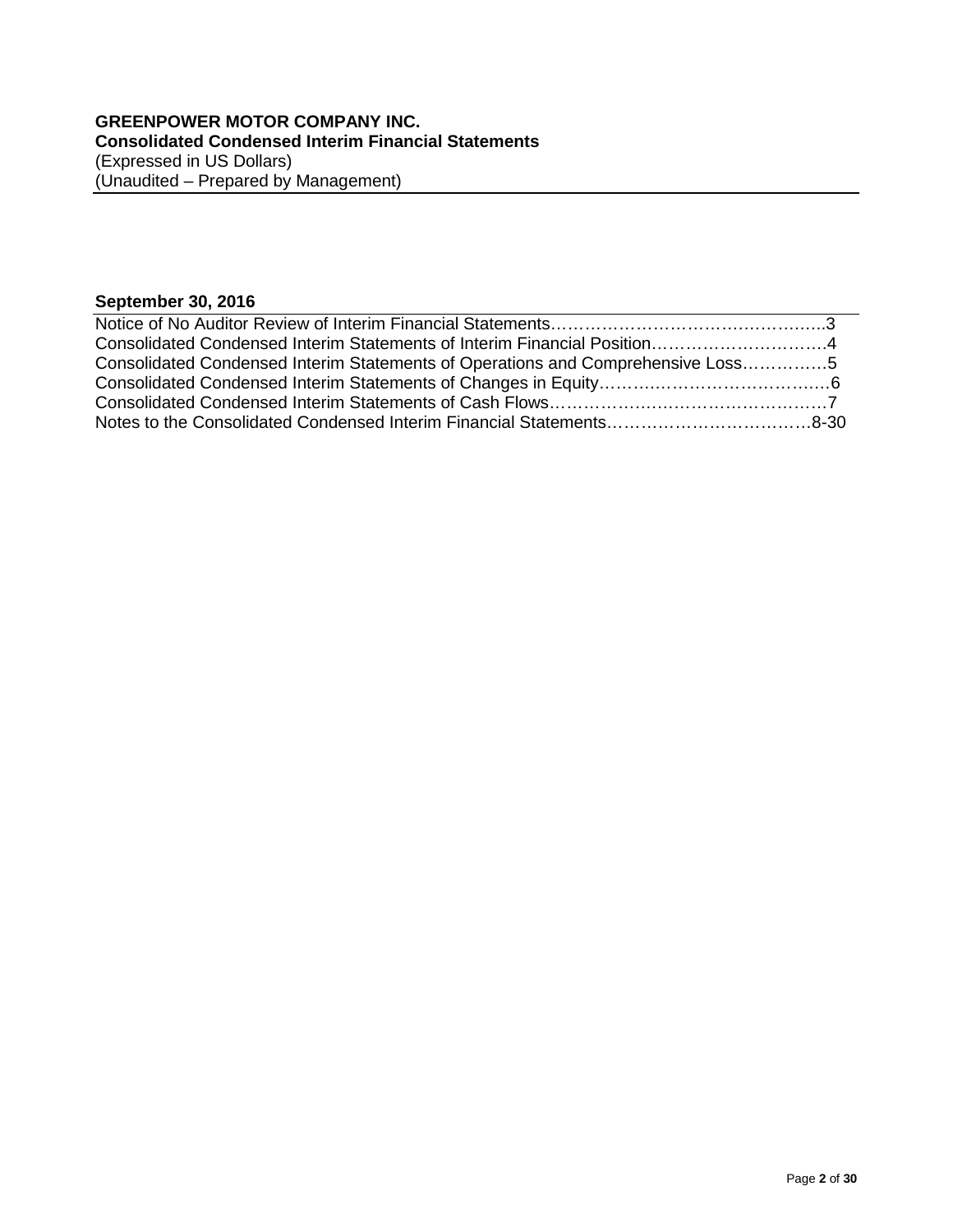# **NOTICE OF NO AUDITOR REVIEW OF INTERIM FINANCIAL STATEMENTS**

Under National Instrument 51-102, Part 4, subsection 4.3(3(a)), if an auditor has not performed a review of the interim financial statements, they must be accompanied by a notice indicating that the interim financial statements have not been reviewed by an auditor.

The accompanying unaudited interim financial statements of GreenPower Motor Company Inc. (the "Company") have been prepared by and are the responsibility of the Company's management.

The Company's independent auditor has not performed a review of these interim financial statements in accordance with standards established by the Canadian Institute of Chartered Accountants for a review of interim financial statements by an entity's auditor.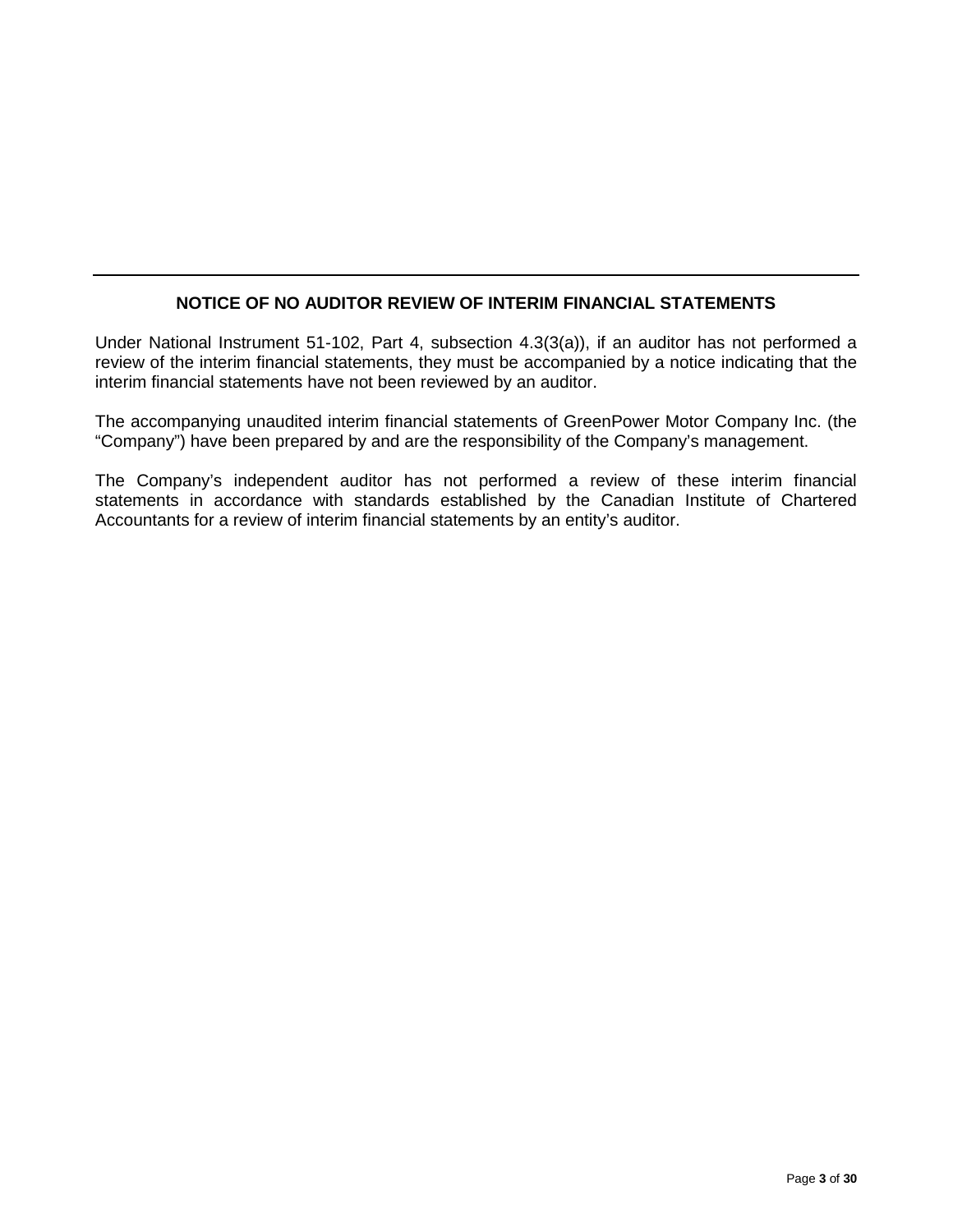Consolidated Condensed Interim Statements of Financial Position

# As at September 30, 2016

(Unaudited - Prepared by Management)

(Expressed in US Dollars)

|                                                    | September 30, | March 31,<br>2016 |    |             |
|----------------------------------------------------|---------------|-------------------|----|-------------|
|                                                    |               | 2016              |    | (Audited)   |
| <b>Assets</b>                                      |               |                   |    | (Note 1)    |
| <b>Current</b>                                     |               |                   |    |             |
| Cash                                               | \$            | 69,234            | \$ | 1,046,609   |
| GST/HST receivable                                 |               | 9,676             |    | 15,171      |
| Inventory (Note 3)                                 |               | 2,648,100         |    | 2,242,254   |
| Deposits                                           |               | 16,877            |    | 24,175      |
|                                                    |               | 2,743,887         |    | 3,328,209   |
| <b>Non-current</b>                                 |               |                   |    |             |
| Property and equipment (Note 4)                    |               | 1,217,461         |    | 591,218     |
| Exploration and evaluation assets (Note 5)         |               | 28,818            |    | 28,818      |
|                                                    | \$            | 3,990,166         | \$ | 3,948,245   |
| Liabilities                                        |               |                   |    |             |
| <b>Current liabilities</b>                         |               |                   |    |             |
| Accounts payable & accrued liabilities (Note 14)   | \$            | 804,029           | \$ | 776,625     |
| Deposits from customers                            |               | 224,177           |    | 224,177     |
| Current portion of promissory note payable         |               | 54,223            |    |             |
| Loans payable to related parties (Note 14)         |               | 350,628           |    | 425,354     |
|                                                    |               | 1,433,057         |    | 1,426,156   |
| Non-current                                        |               |                   |    |             |
| Convertible debentures (Note 10)                   |               | 505,745           |    | 472,927     |
| Promissory note payable (Note 11)                  |               | 539,777           |    |             |
|                                                    |               | 2,478,579         |    | 1,899,083   |
|                                                    |               |                   |    |             |
| <b>Equity</b>                                      |               |                   |    |             |
| Share capital (Note 7)                             |               | 9,787,657         |    | 9,164,266   |
| Equity portion of convertible debentures (Note 10) |               | 67,695            |    | 69,552      |
| Reserves                                           |               | 1,481,327         |    | 1,399,905   |
| Accumulated other comprehensive loss               |               | (92, 707)         |    | (91, 779)   |
| Accumulated deficit                                |               | (9,732,385)       |    | (8,492,782) |
|                                                    |               | 1,511,587         |    | 2,049,162   |
|                                                    | \$            | 3,990,166         | \$ | 3,948,245   |

Nature and Continuance of Operations - Note 1 Events After the Reporting Period - Note 15

Approved on behalf of the Board on November 18, 2016.

*"Fraser Atkinson"*

**Director** 

#### *"Mark Achtemichuk"*

**Director**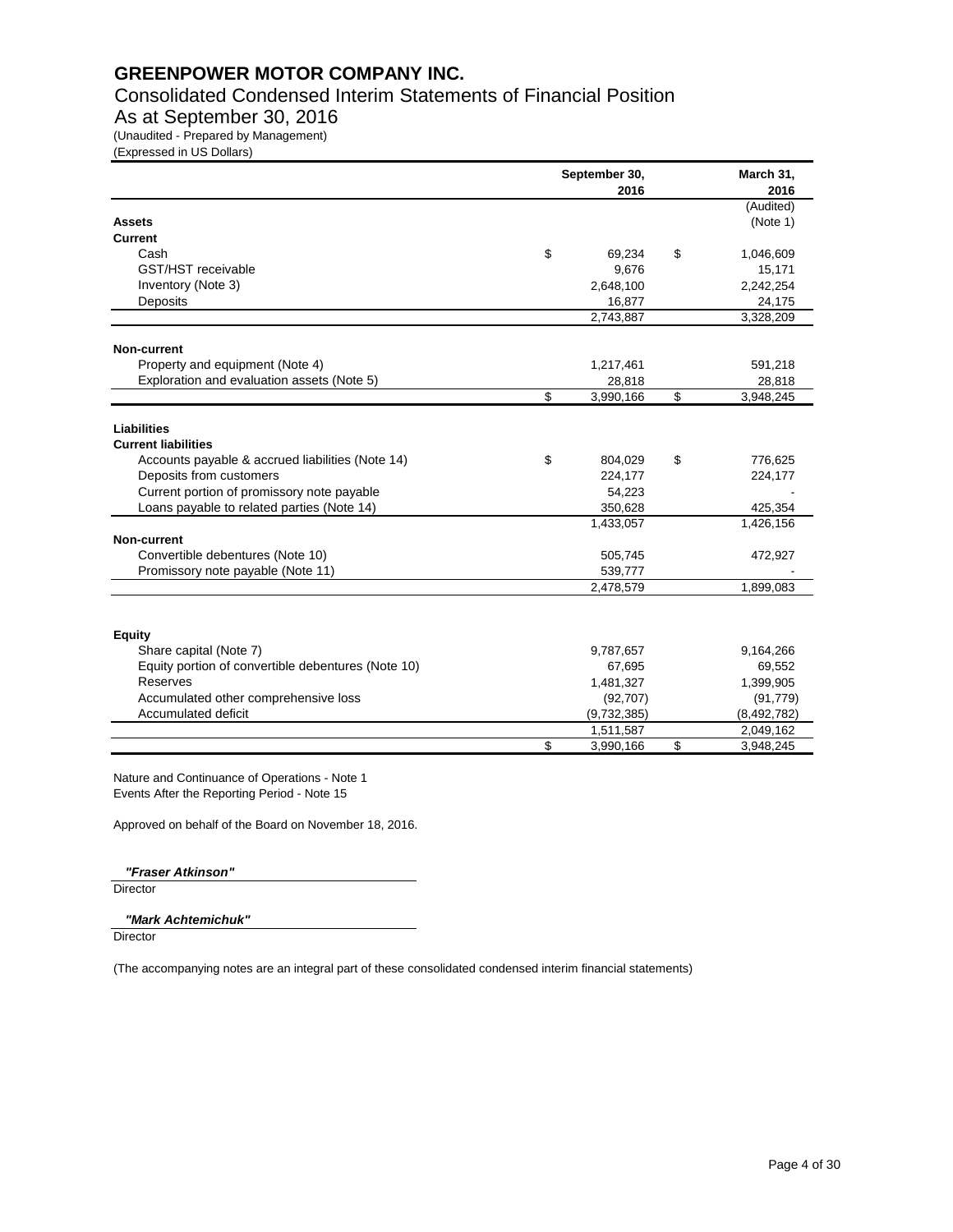Consolidated Condensed Interim Statements of Operations and Comprehensive Loss For the Three and Six Month Periods Ended September 30, 2016 and 2015

(Unaudited - Prepared by Management)

(Expressed in US Dollars)

|                                                      | For the three months ended |               |               |            |    | For the six months ended |    |               |  |  |
|------------------------------------------------------|----------------------------|---------------|---------------|------------|----|--------------------------|----|---------------|--|--|
|                                                      |                            | September 30, | September 30, |            |    | September 30,            |    | September 30, |  |  |
|                                                      |                            | 2016          |               | 2015       |    | 2016                     |    | 2015          |  |  |
|                                                      |                            |               |               | (Note 1)   |    |                          |    | (Note 1)      |  |  |
| <b>Rental revenue</b>                                | \$                         |               | \$            |            | \$ |                          | \$ | 11,390        |  |  |
| <b>Expenses</b>                                      |                            |               |               |            |    |                          |    |               |  |  |
| Administrative fees (Note 14)                        | \$                         | 98,288        | \$            | 136,017    | \$ | 193,441                  | \$ | 182,275       |  |  |
| Depreciation (Note 4)                                |                            | 26.845        |               | 22.796     |    | 53,674                   |    | 45,130        |  |  |
| Foreign exchange loss (gain)                         |                            | (140)         |               | (21, 674)  |    | 959                      |    | 1,275         |  |  |
| Interest and accretion (Note 10)                     |                            | 22,698        |               |            |    | 45,409                   |    |               |  |  |
| Office                                               |                            | 18,899        |               | 8,642      |    | 27,242                   |    | 11,194        |  |  |
| Product development costs                            |                            | 85,825        |               | 34,461     |    | 156,800                  |    | 69,728        |  |  |
| Professional fees (Note 14)                          |                            | 9,254         |               | 16,928     |    | 62,537                   |    | 43,254        |  |  |
| Sales and marketing                                  |                            | 72,273        |               | 17,208     |    | 133,028                  |    | 59,167        |  |  |
| Share-based payments (Notes 7, 8 and 14)             |                            | 70,323        |               | 36,865     |    | 143,833                  |    | 258,438       |  |  |
| Rent and maintenance                                 |                            | 14,605        |               | 12,883     |    | 29,247                   |    | 28,126        |  |  |
| Transportation costs (Note 14)                       |                            | 92,254        |               | 24,327     |    | 167,431                  |    | 48,645        |  |  |
| Travel, accommodation, meals and entertainment       |                            | 143,297       |               | 54,866     |    | 226,002                  |    | 95,378        |  |  |
|                                                      |                            | 654,421       |               | 343,319    |    | 1,239,603                |    | 842,610       |  |  |
| Net loss for the period                              | \$                         | (654, 421)    | \$            | (343, 319) | \$ | (1,239,603)              | \$ | (831, 220)    |  |  |
| Other comprehensive income (loss)                    |                            |               |               |            |    |                          |    |               |  |  |
| Cumulative translation reserve                       |                            | 63            |               | (96, 670)  |    | (928)                    |    | (130, 117)    |  |  |
|                                                      |                            | 63            |               | (96, 670)  |    | (928)                    |    | (130, 117)    |  |  |
| Total comprehensive loss for the period              | \$                         | (654, 358)    | \$            | (439, 989) | \$ | (1,240,531)              | \$ | (961, 337)    |  |  |
| Loss per common share, basic and diluted             |                            | (0.01)        |               | (0.00)     |    | (0.02)                   |    | (0.01)        |  |  |
| Weighted average number of common shares outstanding |                            | 84,495,686    |               | 77,319,625 |    | 84,035,895               |    | 77,319,625    |  |  |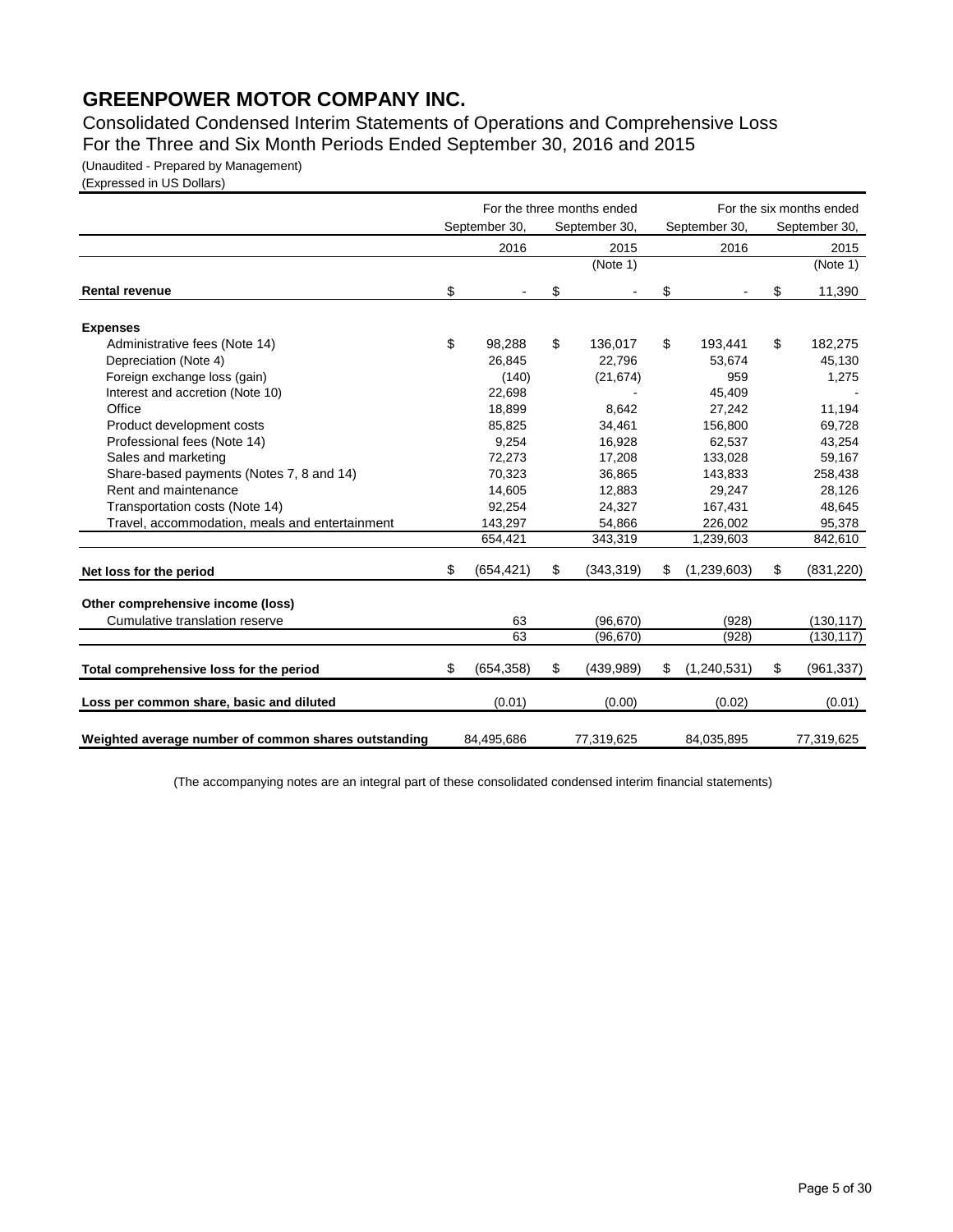# **Consolidated Condensed Interim Statements of Changes in Equity**

**For the Six Month Period Ended September 30, 2016 and 2015**

(Unaudited - Prepared by Management)

(Expressed in US Dollars)

|                                                        | <b>Share Capital</b>     |                | <b>Equity portion</b>    |                      | <b>Accumulated other</b> |                                    |              |  |  |  |  |
|--------------------------------------------------------|--------------------------|----------------|--------------------------|----------------------|--------------------------|------------------------------------|--------------|--|--|--|--|
|                                                        | Number of                | of convertible |                          |                      | comprehensive            |                                    |              |  |  |  |  |
|                                                        | <b>Common shares</b>     | Amount         | debentures               | <b>Reserves</b>      | income (loss)            | <b>Deficit</b>                     | <b>Total</b> |  |  |  |  |
| Balance, March 31, 2015                                | 77,319,625               | 7,748,096      |                          | 856,807              | (111, 576)               | (6,752,916)                        | 1,740,411    |  |  |  |  |
| Share-based payments                                   |                          |                |                          | 258,438              |                          |                                    | 258,438      |  |  |  |  |
| Cumulative translation reserve                         |                          |                |                          |                      | (130, 117)               | $\overline{\phantom{a}}$           | (130, 117)   |  |  |  |  |
| Net loss for the period                                |                          |                |                          |                      | $\overline{\phantom{a}}$ | (831, 220)                         | (831, 220)   |  |  |  |  |
| Balance, September 30, 2015                            | 77,319,625 \$            | 7,748,096 \$   |                          | $-5$<br>1,115,245 \$ |                          | $(241, 693)$ \$ $(7, 584, 136)$ \$ | 1,037,512    |  |  |  |  |
| Balance, March 31, 2016                                | 83,676,324 \$            | 9,164,266 \$   | 69,552 \$                | 1,399,905 \$         |                          | $(91,779)$ \$ $(8,492,782)$ \$     | 2,049,162    |  |  |  |  |
| Shares issued for cash at CDN \$0.30 per common share  | 1,000,000                | 232,440        |                          |                      |                          |                                    | 232,440      |  |  |  |  |
| Share issuance costs                                   | $\overline{\phantom{a}}$ | (22,004)       |                          |                      |                          | $\blacksquare$                     | (22,004)     |  |  |  |  |
| Fair value of broker options exercised                 | 284,520                  | 79,951         | $\overline{\phantom{a}}$ | (24, 873)            |                          |                                    | 55,078       |  |  |  |  |
| Fair value of stock options exercised                  | 243,750                  | 72,709         |                          | (28, 991)            |                          |                                    | 43,718       |  |  |  |  |
| Fair value of warrants subscribed                      | 480,000                  | 169,435        |                          | (8, 547)             |                          |                                    | 160,888      |  |  |  |  |
| Fair value of converted debentures                     | 50,000                   | 13,860         | (1, 857)                 |                      |                          | $\sim$                             | 12,003       |  |  |  |  |
| Cash received for share units not yet issued (Note 15) |                          | 77,000         |                          |                      |                          |                                    | 77,000       |  |  |  |  |
| Share-based payments                                   |                          |                |                          | 143,833              |                          |                                    | 143,833      |  |  |  |  |
| Cumulative translation reserve                         |                          |                |                          |                      | (928)                    |                                    | (928)        |  |  |  |  |
| Net loss for the period                                |                          |                |                          |                      |                          | (1,239,603)                        | (1,239,603)  |  |  |  |  |
| Balance, September 30, 2016                            | 85,734,594               | 9,787,657      | 67,695                   | 1,481,327            | (92, 707)                | $(9,732,385)$ \$                   | 1,511,587    |  |  |  |  |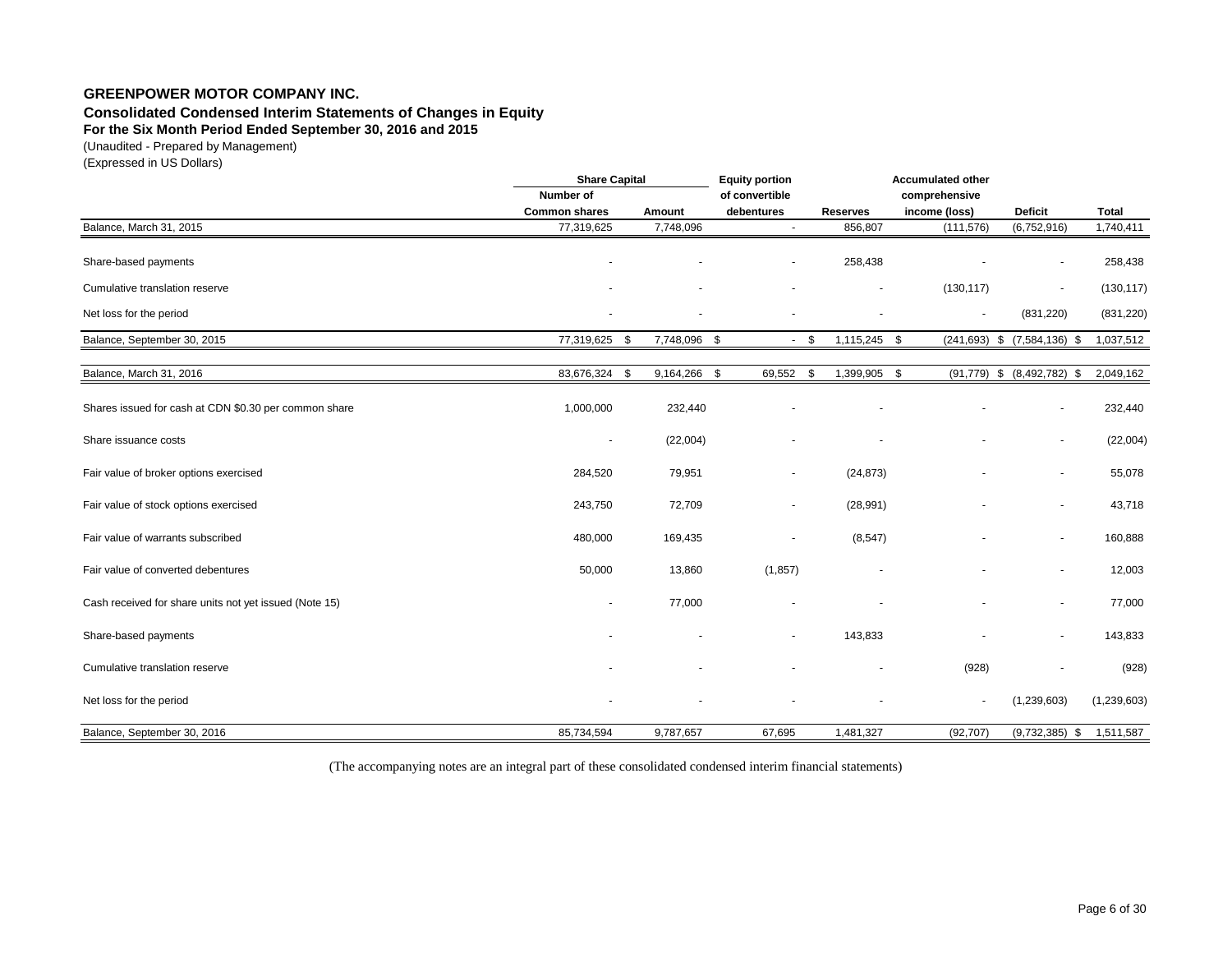# Consolidated Condensed Interim Statements of Cash Flows

For the Six Month Period Ended September 30, 2016 and 2015

(Unaudited - Prepared by Management)

(Expressed in US Dollars)

|                                                                                        | September 30,     | September 30,    |
|----------------------------------------------------------------------------------------|-------------------|------------------|
|                                                                                        | 2016              | 2015             |
|                                                                                        |                   | (Note 1)         |
| Cash flows from (used in) operating activities                                         |                   |                  |
| Loss for the period                                                                    | \$<br>(1,239,603) | \$<br>(831, 220) |
| Items not affecting cash                                                               |                   |                  |
| Share-based payments                                                                   | 143,833           | 258,438          |
| Accrued interest and accretion                                                         | 45,409            |                  |
| Foreign exchange loss                                                                  | 959               | 1,275            |
| Depreciation                                                                           | 53,674            | 45,130           |
| Cashflow used in operating activities before changes in non-cash working capital items | (995, 728)        | (526, 377)       |
| Changes in non-cash working capital items:                                             |                   |                  |
| Accounts receivable                                                                    |                   | (10, 452)        |
| <b>GST/HST</b> receivable                                                              | 5,495             | 6,236            |
|                                                                                        |                   |                  |
| Inventory                                                                              | (405, 846)        | (361, 865)       |
| Deposits                                                                               | 7,298             | 16,001           |
| Accounts payable & accrued liabilities                                                 | 27,404            | (15, 373)        |
|                                                                                        | (1, 361, 377)     | (891, 829)       |
| Cash flows from (used in) investing activities                                         |                   |                  |
| Purchase of property and equipment                                                     | (86, 216)         | (1,499)          |
|                                                                                        | (86, 216)         | (1, 499)         |
|                                                                                        |                   |                  |
| Cash flows from (used in) financing activities                                         |                   |                  |
| Repayment of shareholder loans                                                         | (74, 820)         |                  |
| Issuance of common shares                                                              | 232,440           |                  |
| Cash received for share units not yet issued                                           | 77,000            |                  |
| Share issuance costs                                                                   | (22,004)          |                  |
| Proceeds from exercise of broker options                                               | 55,078            |                  |
| Proceeds from exercise of stock options                                                | 43,718            |                  |
| Proceeds from warrant subscriptions                                                    | 160,888           |                  |
| Interest paid on converted debentures                                                  | (588)             |                  |
|                                                                                        | 471,712           |                  |
|                                                                                        |                   |                  |
| Foreign exchange on cash                                                               | (1, 495)          | 1,879            |
| Net increase (decrease) in cash                                                        | (977, 375)        | (891, 449)       |
| Cash, beginning of period                                                              | 1,046,609         | 1,165,612        |
| Cash, end of period                                                                    | \$<br>69,234      | \$<br>274,163    |
| <b>Supplemental Cash Flow Disclosure:</b>                                              |                   |                  |
|                                                                                        |                   |                  |
| Interest paid                                                                          | 588               |                  |
| Taxes paid                                                                             |                   |                  |
| Non-cash transactions:                                                                 |                   |                  |
| Fair value of the equity portion of the converted debentures                           | 1,857             |                  |
| Promissory note payable                                                                | 594,000           |                  |
|                                                                                        |                   |                  |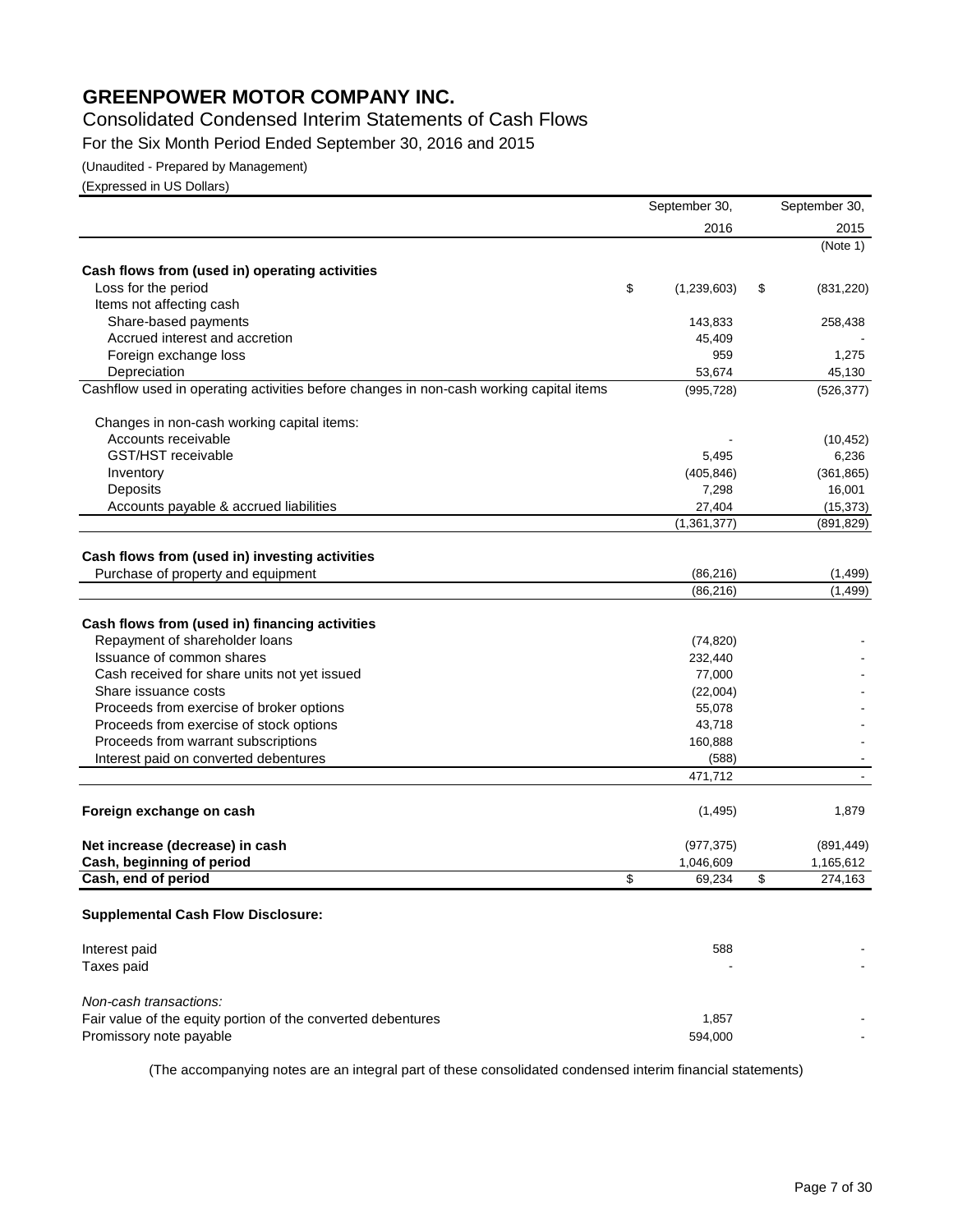#### **1. Nature and Continuance of Operations**

GreenPower Motor Company Inc. (the "Company") was incorporated in the Province of British Columbia on September 18, 2007. The Company is in the business of manufacturing and distributing green-tech charter, school and city buses.

The primary office is located at Suite 240-209 Carrall St., Vancouver, Canada.

Effective December 23, 2014, the Company acquired 100% of the issued and outstanding shares of Oakmont Minerals Corp. (the "Transaction"). Pursuant to the Transaction, Oakmont Minerals Corp. performed a two-for-one share consolidation. All numbers in these Consolidated Condensed Interim Financial statements have been presented on a post-consolidation basis. See Note 6 Reverse Takeover Transactions for more details.

The Consolidated Condensed Interim Financial statements were authorized by the Audit Committee of the Company on November 18, 2016 for issuance.

These Consolidated Condensed Interim Financial statements have been prepared in accordance with International Financial Reporting Standards with the assumption that the Company will be able to realize its assets and discharge its liabilities in the normal course of business.

The Company's continuing operations are dependent upon its ability to raise capital and generate cash flows. At September 30, 2016, the Company had working capital of \$1,310,830, no revenues and an accumulated deficit of \$9,732,385. These Consolidated Condensed Interim Financial Statements do not include any adjustments relating to the recoverability and classification of recorded asset amounts and classification of liabilities that might be necessary should the Company be unable to continue in existence. The continuation of the Company as a going concern is dependent on future cash flows from operations which depends upon the successful manufacture of electric buses and the distribution of buses to achieve a profitable level of operations and obtaining necessary financing to fund ongoing operations. The Company's ability to achieve these objectives is subject to material uncertainty which may cast significant doubt upon the Company's ability to continue as a going concern.

Effective April 1, 2015, the Company changed the presentation currency to U.S. dollars and the functional currency of its subsidiary, GreenPower Motor Company, Inc., to U.S Dollars given the increasing prevalence of U.S. dollar-denominated activities of the Company over time. The change in functional currency from Canadian dollars to U.S. dollars is accounted for prospectively from April 1, 2015. The exchange rate used to translate the balance sheet to reflect the change in functional currency on adoption is \$0.77. Prior-year comparable information is restated to reflect the change in presentation currency. The exchange rates used to translate the Consolidated Condensed Interim Statements of Financial Position to reflect the change in presentation currency as at March 31, 2016 and September 30, 2016 are \$0.77 and \$0.76, respectively, while the average exchange rates used to translate the Consolidated Condensed Interim Statements of Operations and Comprehensive Loss for the three month period ended September 30, 2015 and September 30, 2016 are \$0.79 and \$0.77, respectively. There were no changes to the measurement basis of the financial statement line items as a result of the change in presentation currency.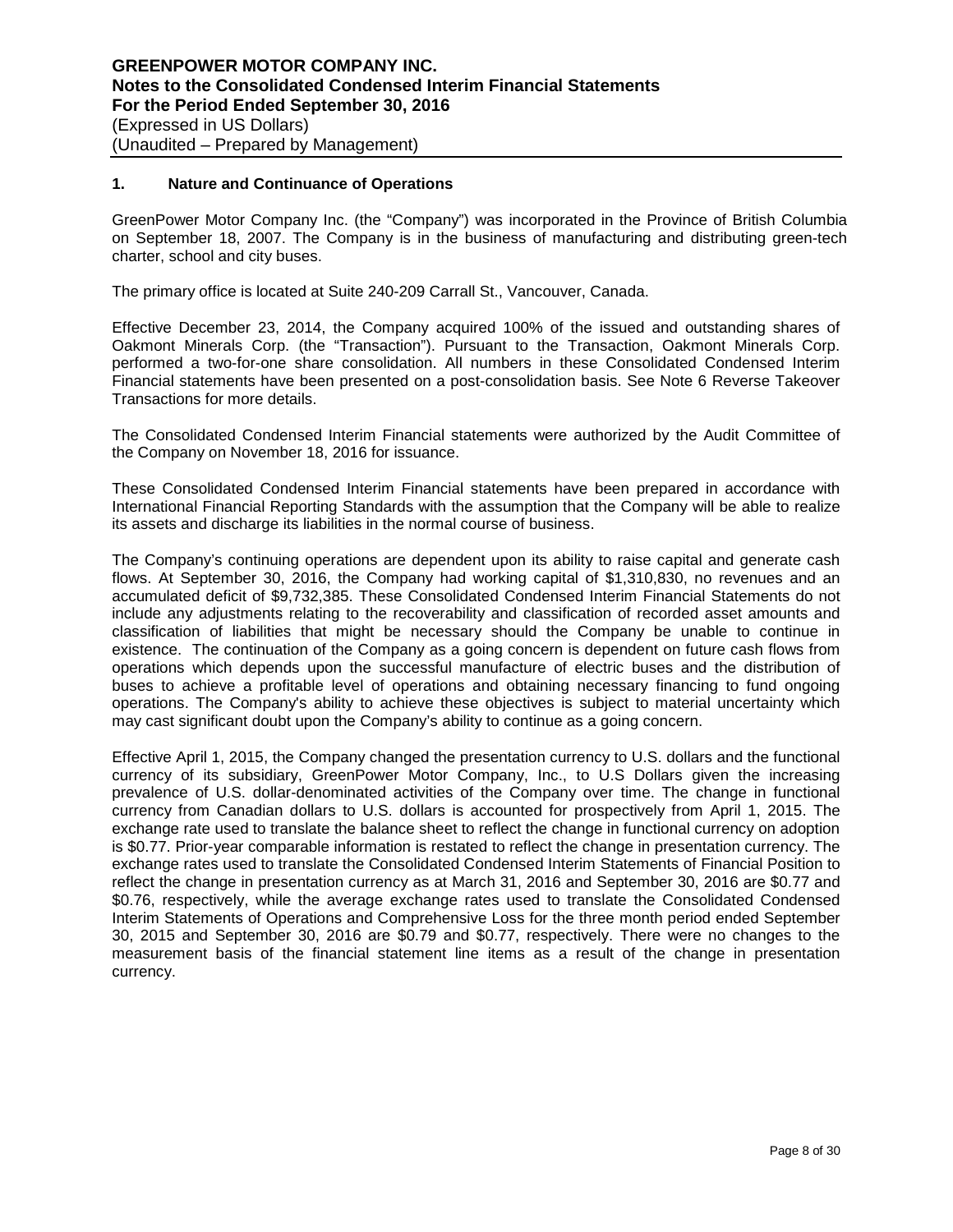## **2. Significant Accounting Policies**

#### *(a) Basis of presentation*

Statement of Compliance with IFRS

The Consolidated Condensed Interim Financial Statements of the Company are prepared in accordance with International Financial Reporting Standards ("IFRS") applicable to interim financial information, as outlined in International Accounting Standard ("IAS") 34, Interim Financial Reporting, and using the accounting policies consistent with those in the audited consolidated financial statements as at and for the year ended March 31, 2016.

These Consolidated Condensed Interim Financial Statements were prepared under the historical cost convention, except for certain items not carried at historical cost as discussed below. All amounts are expressed in US dollars, unless otherwise stated.

#### *(b) Basis of consolidation*

These Consolidated Condensed Interim Financial Statements include the accounts of the Company and all of its wholly-owned subsidiaries:

- 1. GP GreenPower Industries Inc. (registered in Canada)
- 2. GreenPower Motor Company, Inc. (registered in the United States)
- 3. 0939181 BC Ltd (Canada) and Utah Manganese, Inc. (United States) (Note 5)
- 4. 0999314 B.C. Ltd. (registered in Canada).

All intercompany balances, transactions, revenues and expenses are eliminated upon consolidation. Certain information and note disclosures which are considered material to the understanding of the Company's Consolidated Condensed Interim Financial Statements are provided below.

Subsidiaries are consolidated from the date of acquisition, being the date on which the Company obtains control, and continue to be consolidated until the date when such control ceases. Control exists when the Company has the power, directly or indirectly, to govern the financial and operating policies of an entity so as to obtain benefits from its activities. The financial statements of the subsidiaries are prepared for the same reporting period as the parent company, using consistent accounting policies. All intra-group balances, transactions, unrealized gains and losses resulting from intra-group transactions and dividends are eliminated in full.

#### *(c) Financial instruments*

Financial assets are classified into one of the following categories based on the purpose for which the asset was acquired. All financial assets are initially recorded at fair value and designated upon inception into one of the following four categories: available-for-sale, loans-and-receivables, held-to-maturity or at fair value through profit or loss ("FVTPL"). Transaction costs associated with FVTPL financial assets are expensed as incurred, while transaction costs associated with all other financial assets are included in the initial carrying amount of the asset.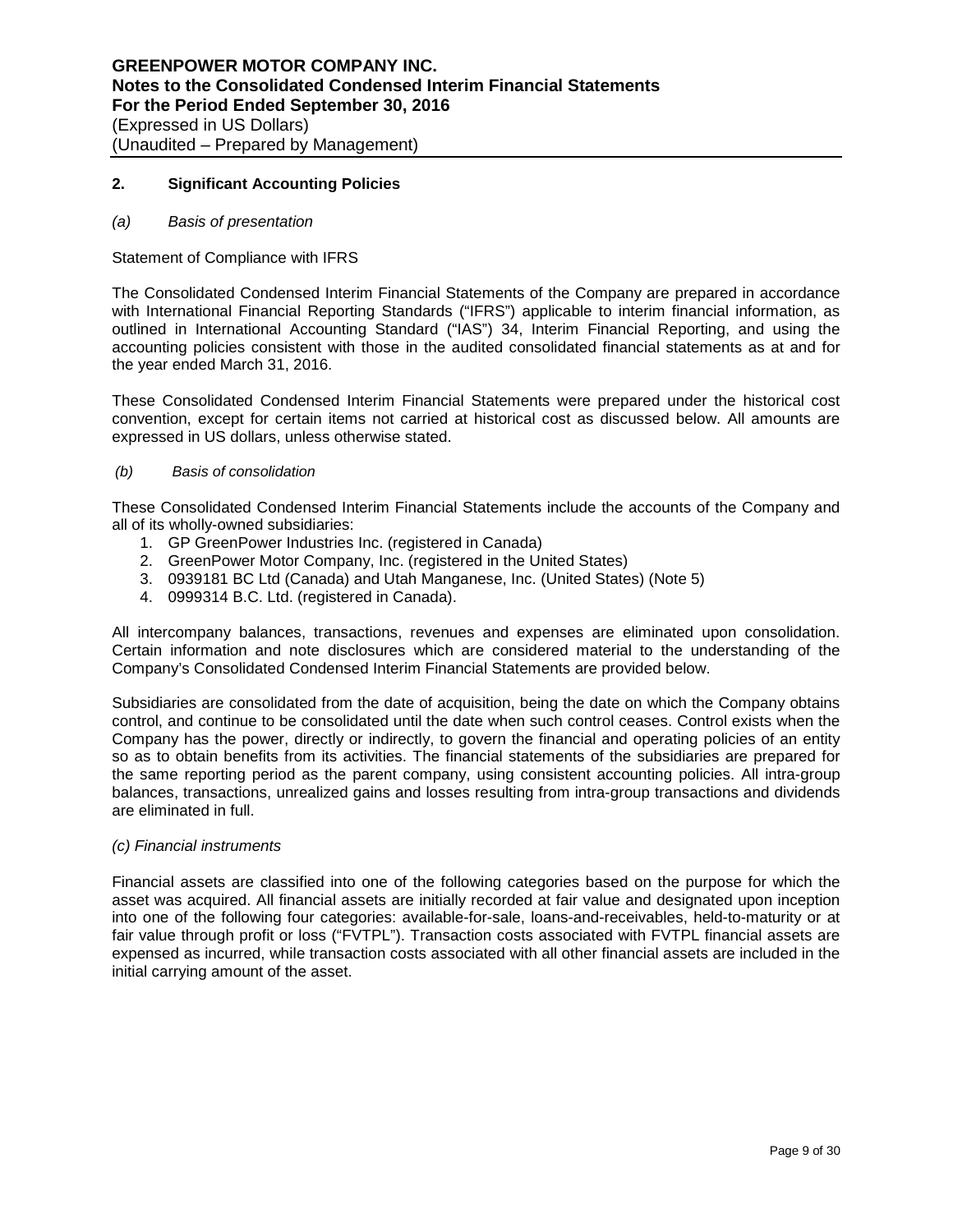#### *(c) Financial instruments (continued)*

The Company's accounting policy for each category is as follows:

#### i. Loans-and-receivables

These assets are non-derivative financial assets resulting from the delivery of cash or other assets by a lender to a borrower in return for a promise to repay on a specified date or dates, on demand. They are initially recognized at fair value plus transaction costs that are directly attributable to their acquisition or issue and subsequently carried at amortized cost, using the effective interest rate method, less any impairment losses. Amortized cost is calculated taking into account any discount or premium on acquisition and includes fees that are an integral part of the effective interest rate and transaction costs. Gains and losses are recognized in the Statement of Operations when the loans and receivables are derecognized or impaired, as well as through the amortization process. The Company has classified its deposits, and accounts receivable as loans-and-receivables as at September 30, 2016 and March 31, 2016.

#### ii. Held-to-maturity investments

These assets are non-derivative financial assets with fixed or determinable payments and fixed maturities that the Company's management has the positive intention and ability to hold to maturity. These assets are measured at amortized cost using the effective interest method. If there is objective evidence that the investment is impaired, determined by reference to external credit ratings and other relevant indicators, the financial asset is measured at the present value of estimated future cash flows. Any changes to the carrying amount of the investment, including impairment losses, are recognized in the Statement of Operations. The Company did not have any assets classified as heldto-maturity as at September 30, 2016 and March 31, 2016.

#### iii. Financial assets at fair value through profit or loss ("FVTPL")

Financial assets classified as FVTPL are measured at fair value with unrealized gains and losses recognized through the Statement of Operations. Regular way purchases and sales of FVTPL financial assets are accounted for at trade date, as opposed to settlement date. The Company did not have any assets classified as FVTPL as at September 30, 2016 and March 31, 2016.

#### iv. Available-for-sale assets ("AFS")

Non-derivative financial assets not included in the above categories are classified as available-forsale. Available-for-sale assets are carried at fair value with changes in fair value recognized in accumulated other comprehensive loss/income. Where there is a significant or prolonged decline in the fair value of an available-for-sale financial asset (which constitutes objective evidence of impairment), the full amount of impairment, including any amount previously recognized in other comprehensive loss/income, is recognized in profit or loss. If there is no quoted market price in an active market and fair value cannot be readily determined, available-for-sale assets are carried at cost.

On sale or impairment, the cumulative amount recognized in other comprehensive loss/income is reclassified from accumulated other comprehensive loss/income to the Statement of Operations. The Company did not have any assets classified as AFS as at September 30, 2016 and March 31, 2016.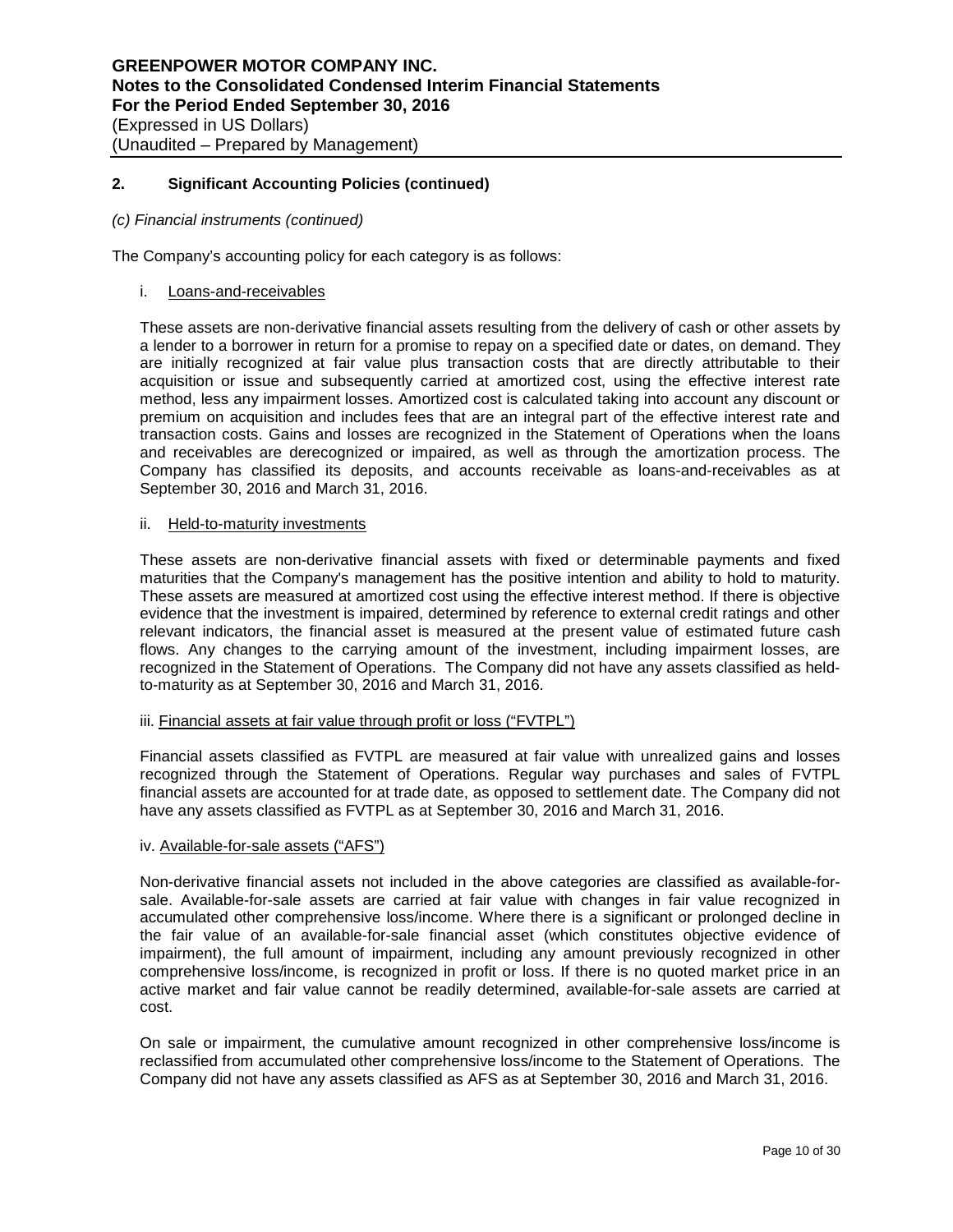#### *(c) Financial instruments (continued)*

#### v. Impairment of financial assets

At each reporting date the Company assesses whether there is any objective evidence that a financial asset or a group of financial assets is impaired. A financial asset or group of financial assets is deemed to be impaired, if, and only if, there is objective evidence of impairment as a result of one or more events that has occurred after the initial recognition of the asset and that event has an impact on the estimated future cash flows of the financial asset or the group of financial assets. The Company did not record any impairments on financial assets during the six month period ended September 30, 2016 and during the year ended March 31, 2016.

Financial liabilities are classified into one of the following categories based on the purpose for which the liability was incurred.

#### vi. Other financial liabilities ("OTL")

Financial liabilities classified as other financial liabilities are comprised of accounts payable and accrued liabilities, convertible debentures, deposits from customers, promissory note payable and loans payable to related parties. These liabilities are initially recognized at fair value net of any transaction costs directly attributable to the issuance of the instrument and are subsequently carried at amortized cost using the effective interest rate method. This ensures that any interest expense over the period to repayment is at a constant rate on the balance of the liability carried in the statement of financial position. Interest expense in this context includes initial transaction costs and premiums payable on redemption, as well as any interest or coupon payable while the liability is outstanding.

#### vii. Financial liabilities at fair value through profit or loss ("FVTPL")

Financial liabilities classified as FVTPL are measured at fair value with unrealized gains and losses recognized through the Statement of Operations. The Company did not have any liabilities classified as FVTPL as at September 30, 2016 and March 31, 2016.

Derivative financial assets and liabilities are initially recognized at their fair value on the date the derivative contract is entered into and are subsequently re-measured at their fair value at each reporting period with changes in the fair value recognized in profit and loss. Derivative financial assets and liabilities include warrants purchased or issued by the Company denominated in a currency other than the Company's functional currency. As at September 30, 2016 and March 31, 2016, the Company did not have any derivative financial assets or liabilities.

#### viii. Compound Financial Instruments

Compound financial instruments issued by the Company comprise convertible debentures that can be converted into shares of the Company at the option of the holder, and the number of shares to be issued does not vary with changes in their fair value. The liability component of a compound financial instrument is recognized initially at the fair value of a similar liability that does not have an equity conversion option. The equity component is recognized initially as the difference between the fair value of the compound financial instrument as a whole and the fair value of the liability component. Any directly attributable transaction costs are allocated to the liability and equity components in proportion to their initial carrying amounts.

Subsequent to the initial recognition, the liability component of a compound financial instrument is measured at amortized cost using the effective interest method. The equity component of a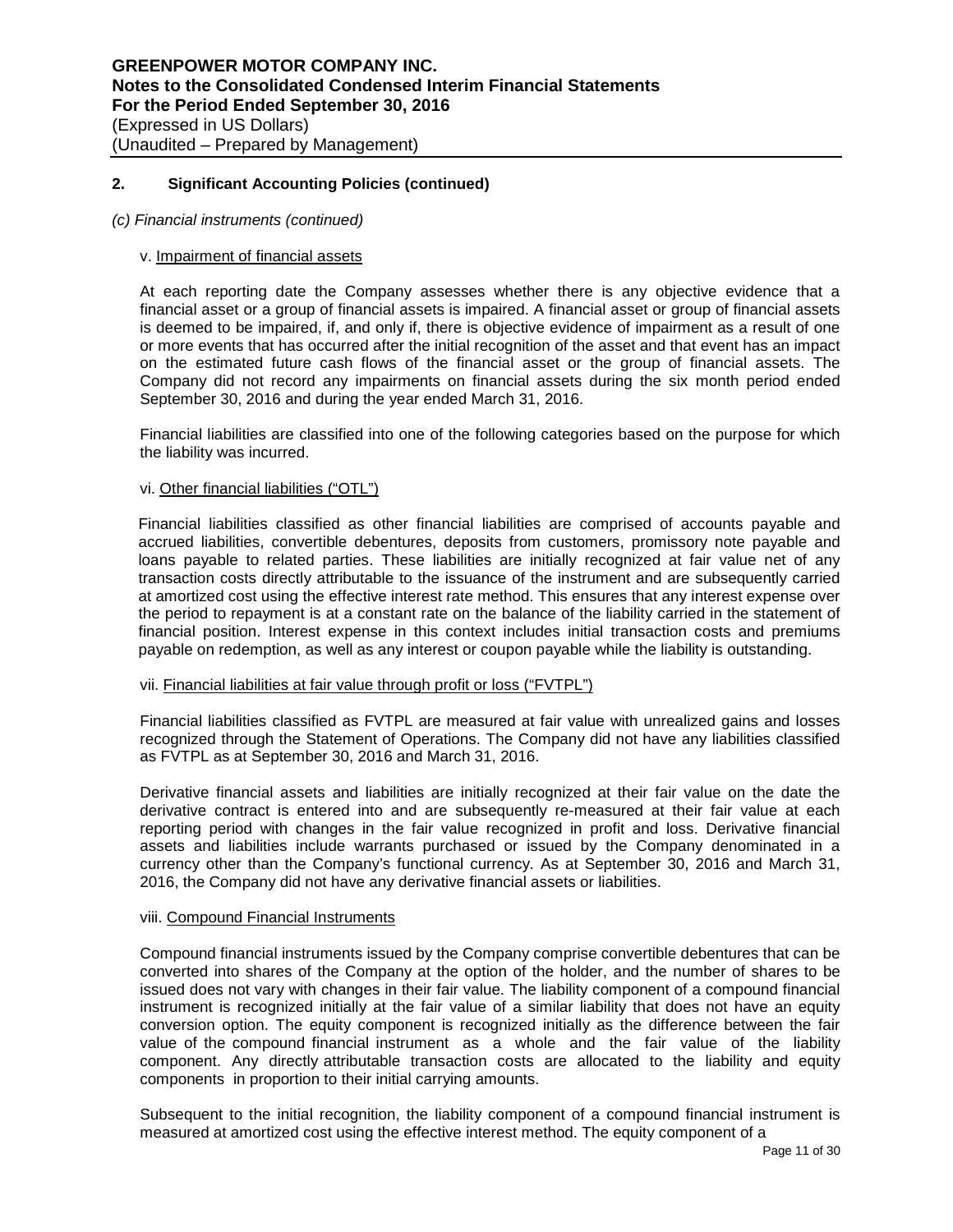#### *(c) Financial instruments (continued)*

#### viii. Compound Financial Instruments (continued)

compound financial instrument is not re-measured subsequent to initial recognition. Interest, dividends, losses and gains relating to the financial liability are recognized in profit or loss. When the conversion option is exercised, the consideration received is recorded as share capital and the equity component of the compound financial instrument is transferred to share capital.

When the Company extinguishes convertible debentures before maturity through early redemption or repurchase where the conversion option is unchanged, the Company allocates the consideration paid and any transaction costs for the repurchase or redemption to the liability and equity components of the instrument at the date of settlement. The method used in allocating the consideration paid and transaction costs to the separate components is consistent with the method used in the original allocation to the separate components of the proceeds received by the entity when the convertible instrument was issued. The amount of gain or loss relating to the early redemption or repurchase of the liability component is recognized in profit or loss. The amount of consideration relating to the equity component is recognized in equity.

#### *(d) Cash and cash equivalents*

Cash and cash equivalents usually consist of highly liquid investments which are readily convertible into cash with maturity of three months or less and are subject to an insignificant risk of change in value. As at September 30, 2016 and March 31, 2016, the Company had no cash equivalents.

#### *(e) Revenue recognition*

The Company, from time to time, earns rental fees from the rental of its developmental technologies. Revenue is recorded in the month the rentals are made. Revenue is only recognized when reasonableness of collection is assured. Rental assets have been capitalized to equipment in the Consolidated Statements of Financial Position.

Revenue from electric bus sales is recognized when a customer obtains control of the product. Transfer of control occurs when the customer has the ability to direct the use of and obtain the benefits of the product.

# *(f) Impairment of long-lived assets*

At the end of each reporting period, the Company's assets are reviewed to determine whether there is any indication that those assets may be impaired. If such indication exists, the recoverable amount of the asset is estimated in order to determine the extent of the impairment, if any. The recoverable amount is the higher of fair value less costs to sell and value in use. Fair value is determined as the amount that would be obtained from the sale of the asset in an arm's length transaction between knowledgeable and willing parties. In assessing value in use, the estimated future cash flows are discounted to their present value using a pre-tax discount rate that reflects current market assessments of the time value of money and the risks specific to the asset. If the recoverable amount of an asset is estimated to be less than its carrying amount, the carrying amount of the asset is reduced to its recoverable amount and the impairment loss is recognized in the Statement of Operations for the period. For an asset that does not generate largely independent cash inflows, the recoverable amount is determined for the cash generating unit to which the asset belongs.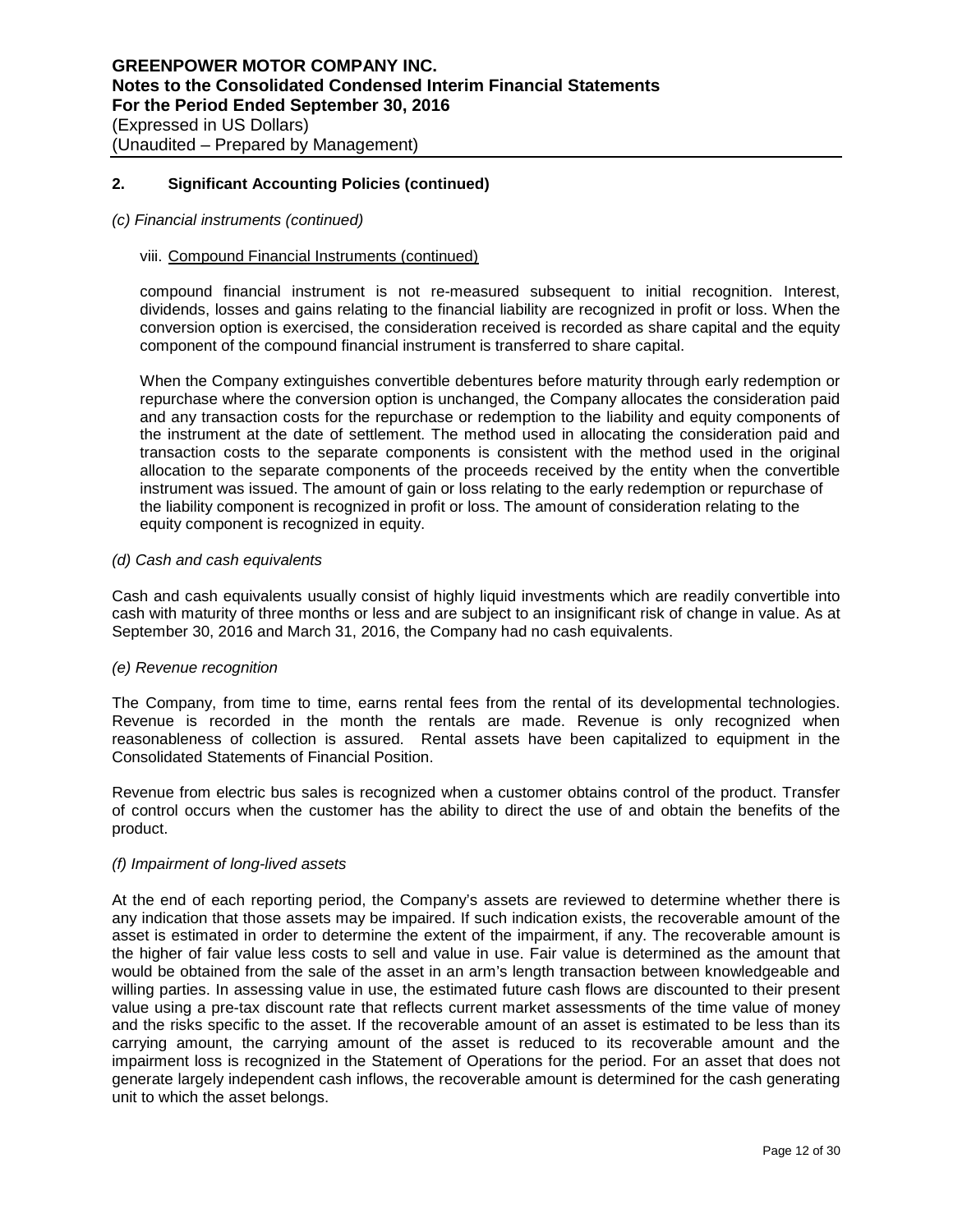#### *(f) Impairment of long-lived assets (continued)*

Where an impairment loss subsequently reverses, the carrying amount of the asset (or cash-generating unit) is increased to the revised estimate of its recoverable amount, but to an amount that does not exceed the carrying amount that would have been determined had no impairment loss been recognized for the asset (or cash-generating unit) in prior years. A reversal of an impairment loss is recognized immediately in the Statement of Operations and Comprehensive Loss. There was no impairment recorded in the period ended September 30, 2016 or year ended March 31, 2016.

## *(g) Foreign currency translation*

The consolidated entities and their respective functional currencies are as follows:

| Entity                         | <b>Functional Currency</b> |
|--------------------------------|----------------------------|
| GP GreenPower Industries Inc.  | Canadian Dollar            |
| GreenPower Motor Company Inc.  | Canadian Dollar            |
| GreenPower Motor Company, Inc. | U.S. Dollar                |
| 0939181 BC Ltd                 | Canadian Dollar            |
| Utah Manganese, Inc.           | Canadian Dollar            |
| 0999314 B.C. Ltd.              | Canadian Dollar            |
|                                |                            |

Translation to functional currency

Foreign currency transactions are translated into the functional currency using exchange rates in effect at the date of the transaction. Monetary assets and liabilities denominated in foreign currencies are translated into the functional currency using the exchange rate in effect at the measurement date. Nonmonetary assets and liabilities denominated in foreign currencies are translated into the functional currency using the historical exchange rate or the exchange rate in effect at the measurement date for items recognized at FVTPL. Gains and losses arising from foreign exchange are included in the Consolidated Condensed Interim Statements of Operations and Comprehensive Loss.

#### Translation to presentation currency

The results and financial position of those entities with a functional currency different from the presentation currency are translated into the presentation currency as follows:

- assets and liabilities are translated at the closing rate at the date of the Consolidated Condensed Interim Statements of Financial Position;
- income and expenses are translated at average exchange rates; and
- all resulting exchange differences are recognized in accumulated other comprehensive income / loss.

Goodwill and fair value adjustments arising on the acquisition of a foreign entity are treated as assets and liabilities of the foreign entity and translated at the closing rate. Exchange differences arising are recognized in accumulated other comprehensive loss. On disposal of a foreign operation (that is, a disposal of the Company's entire interest in a foreign operation, or a disposal involving loss of control over a subsidiary that includes a foreign operation) all exchange differences accumulated in equity in respect of that operation attributable to the equity holders of the Company are reclassified from accumulated other comprehensive loss to net loss for the period.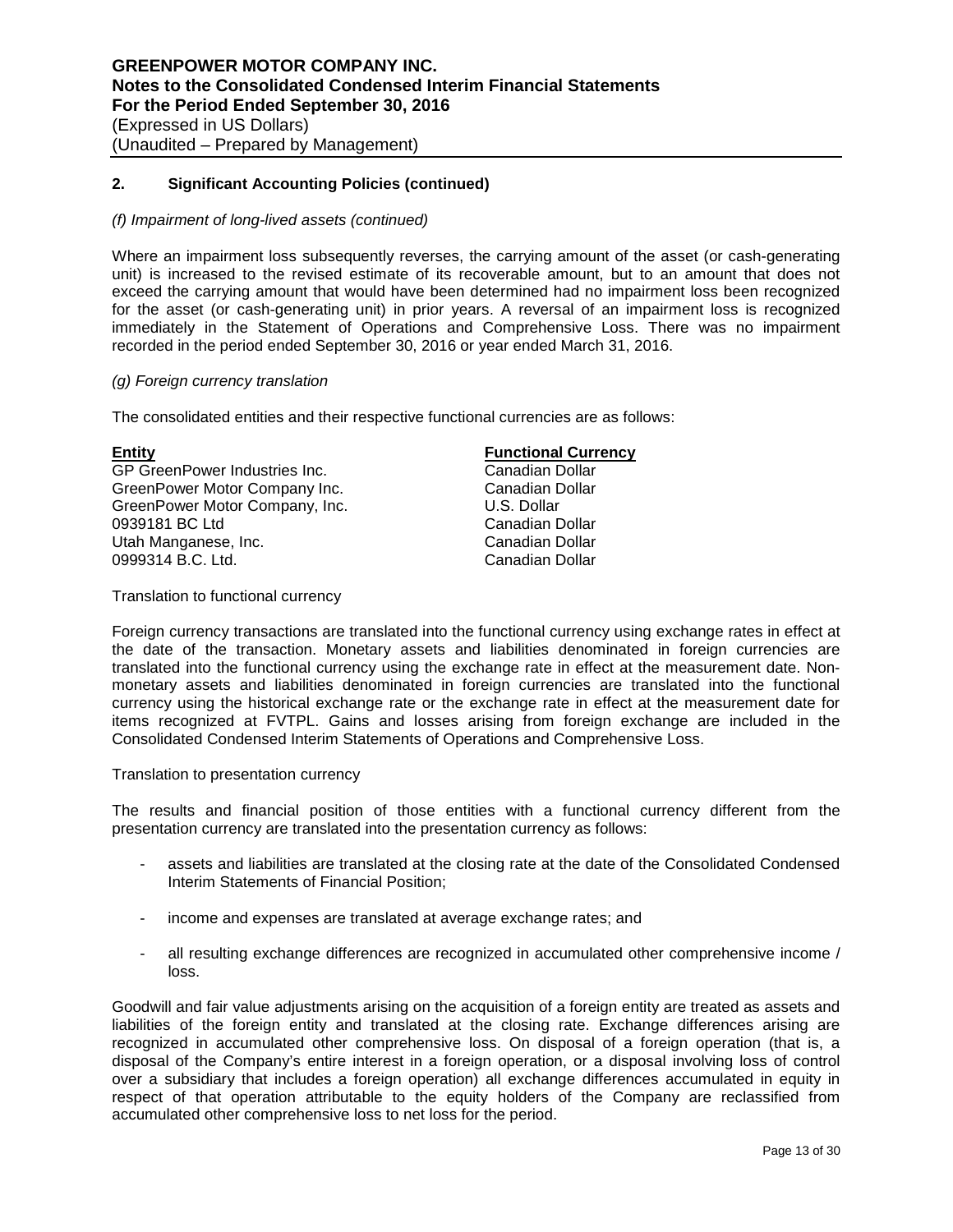#### *(h) Inventory*

Inventory is recorded at the lower of cost and net realizable value with cost determined on a specific item basis. The Company's inventory consists of electric buses in process and finished goods.

In determining net realizable value for new buses, the Company primarily considers the age of the vehicles along with the timing of annual and model changeovers. For used buses, the Company considers recent market data and trends such as loss histories along with the current age of the inventory.

#### *(i) Property, plant, and equipment*

Property, plant and equipment ("PPE") are carried at cost, less accumulated depreciation and accumulated impairment losses. The cost of an item of PPE consists of the purchase price, any costs directly attributable to bringing the asset to the location and condition necessary for its intended use and an initial estimate of the costs of dismantling and removing the item and restoring the site on which it is located. Depreciation is provided at rates calculated to write off the cost of PPE, less their estimated residual value, using the following rates/estimated lives and methods:

| Computers             | 3 years, straight line method  |
|-----------------------|--------------------------------|
| Diesel bus and EV 350 | 7 years, straight line method  |
| Furniture & equipment | 7 years, straight line method  |
| Automobile            | 10 years, straight line method |
| Land                  | Infinite                       |

An item of PPE is derecognized upon disposal or when no future economic benefits are expected to arise from the continued use of the asset. Any gain or loss arising on disposal of the asset, determined as the difference between the net disposal proceeds and the carrying amount of the asset, is recognized in profit or loss in the consolidated statement of operations and comprehensive loss. Where an item of PPE comprises major components with different useful lives, the components are accounted for as separate items of PPE. Expenditures incurred to replace a component of an item of PPE that is accounted for separately, including major inspection and overhaul expenditures are capitalized.

#### *(j) Exploration and evaluation assets*

Once a permit to explore an area has been secured, expenditures on exploration and evaluation activities are capitalized to exploration and evaluation assets. Property, plant, and equipment used in exploration and evaluation activities are likewise capitalized to exploration and evaluation assets.

Exploration expenditures relate to the initial search for deposits with economic potential and to detailed assessments of deposits or other projects that have been identified as having economic potential.

Management reviews the carrying value of capitalized exploration costs when facts and circumstances suggest that the carrying amount of an asset may exceed its recoverable amount. In the case of undeveloped projects, there may be only inferred resources to form a basis for the impairment review. The review is based on a status report regarding the Company's intentions for development of the undeveloped property.

Once an economically viable reserve has been determined for an area and the decision to proceed with development has been approved, exploration and evaluation assets attributable to that area are first tested for impairment and then reclassified to construction in progress within property, plant and equipment.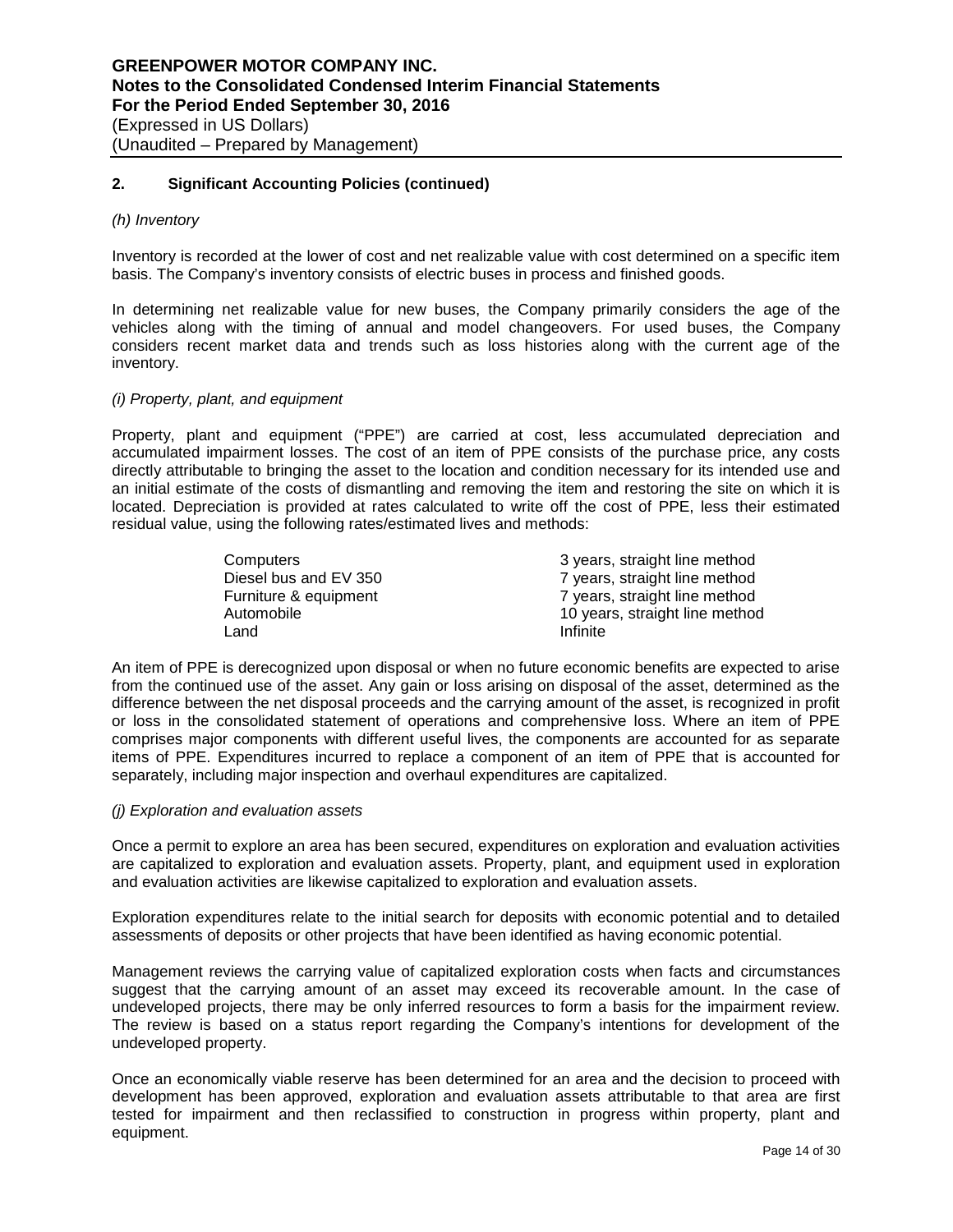#### *(j) Exploration and evaluation assets (continued)*

Subsequent recovery of the resulting carrying value depends on successful development or sale of the undeveloped project. If put into production, the costs of acquisition and exploration will be amortized over the life of the property, based on estimated economic reserves. If a project does not prove viable, all irrecoverable costs associated with the project net of any impairment provisions are written off. As at September 30, 2016, there is no production activity.

Mineral exploration and evaluation expenditures are classified as intangible assets.

#### *(k) Restoration, rehabilitation, and environmental obligations*

An obligation to incur restoration, rehabilitation and environmental costs arises when environmental disturbance is caused by the exploration or development of a mineral property interest. Such costs arising from the decommissioning of plant and other site preparation work, discounted to their net present value, are provided for and capitalized at the start of each project to the carrying amount of the asset, along with a corresponding liability as soon as the obligation to incur such costs arises. The timing of the actual rehabilitation expenditure is dependent on a number of factors such as the life and nature of the asset, the operating license conditions and, when applicable, the environment in which the mine operates.

Discount rates using a pre-tax rate that reflects the time value of money are used to calculate the net present value. These costs are charged against profit or loss over the economic life of the related asset, through amortization using either the unit-of-production or the straight line method. The corresponding liability is progressively increased as the effect of discounting unwinds creating an expense recognized in profit or loss.

Decommissioning costs are also adjusted for changes in estimates. Those adjustments are accounted for as a change in the corresponding capitalized cost, except where a reduction in costs is greater than the unamortized capitalized cost of the related assets, in which case the capitalized cost is reduced to nil and the remaining adjustment is recognized in profit or loss.

The operations of the Company have been, and may in the future be, affected from time to time in varying degree by changes in environmental regulations, including those for site restoration costs. Both the likelihood of new regulations and their overall effect upon the Company are not predictable.

The Company has no material restoration, rehabilitation and environmental obligations as the disturbance to date is insignificant.

#### *(l) Loss per share*

The Company presents basic and diluted loss per share data for its common shares, calculated by dividing the loss attributable to common shareholders of the Company by the weighted average number of common shares outstanding during the period. Diluted loss per share does not adjust the loss attributable to common shareholders or the weighted average number of common shares outstanding when the effect is anti-dilutive.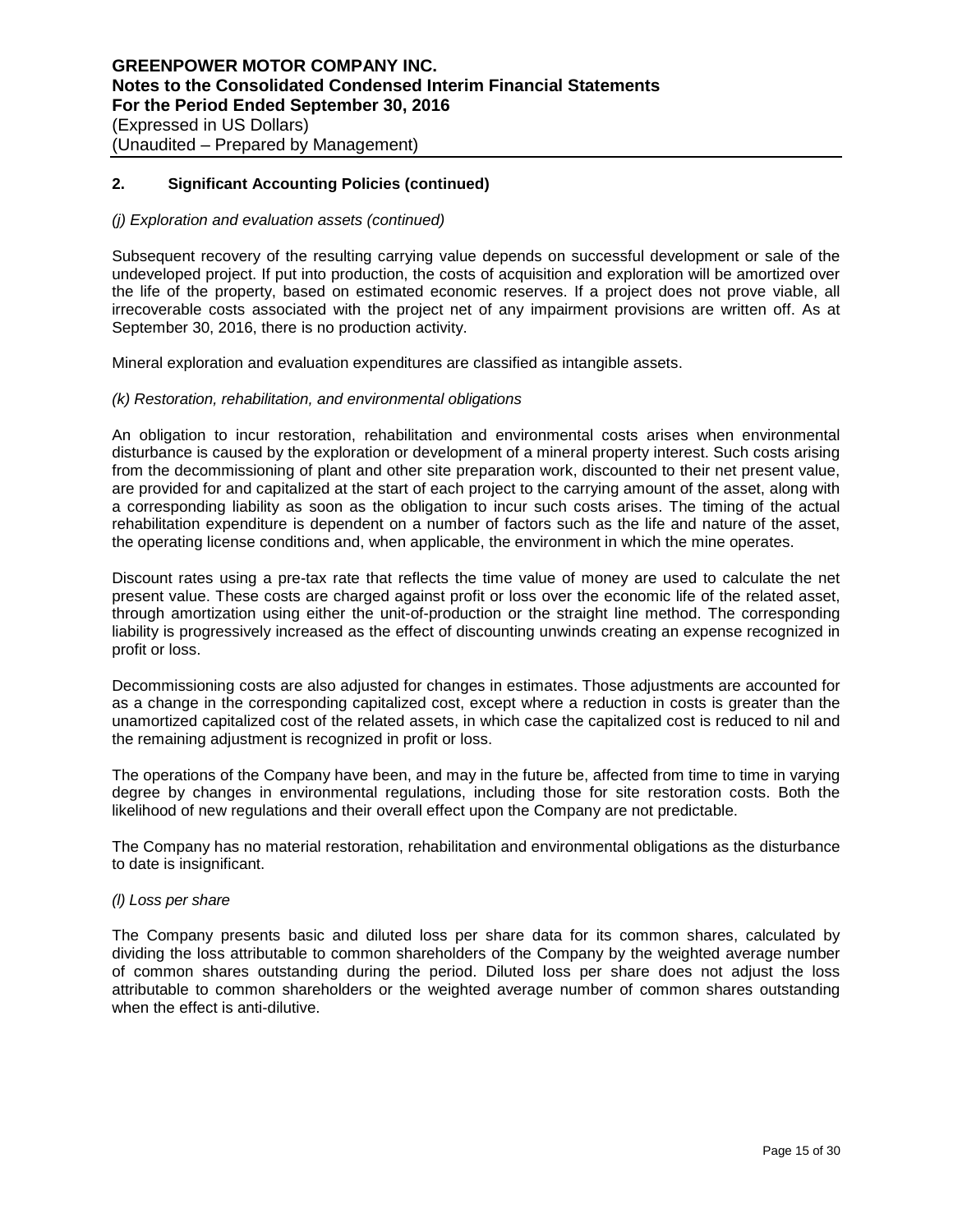#### *(m) Share capital*

Common shares are classified as equity. Commissions paid to brokers, and other related share issue costs, such as legal, auditing, and printing, on the issue of the Company's shares are charged directly to share capital, net of any tax effects. During the six month period ended September 30, 2016, the Company recorded \$22,004 (September 30, 2015 - \$nil) in share issuance costs on its Consolidated Condensed Interim Statements of Changes in Equity in regards to the issuance of common shares (Note 7).

#### *(n) Income taxes*

Income tax expense comprises current and deferred tax. Current and deferred tax are recognized in net income except to the extent that it relates to a business combination or items recognized directly in equity or in other comprehensive loss/income.

Current income taxes are recognized for the estimated income taxes payable or receivable on taxable income or loss for the current period and any adjustment to income taxes payable in respect to previous years. Current income taxes are determined using tax rates and tax laws that have been enacted or substantively enacted by the year end date.

Deferred tax assets and liabilities are recognized where the carrying amount of an asset or liability differs from its tax base, except for taxable temporary differences arising on the initial recognition of goodwill and temporary differences arising on the initial recognition of an asset or liability in a transaction which is not a business combination and at the time of the transaction affects neither accounting nor taxable profit or loss.

Recognition of deferred tax assets for unused tax losses, tax credits, and deductible temporary differences is restricted to those instances where it is probable that future taxable profit will be available against which the deferred tax asset can be utilized. At the end of each reporting period the Company reassesses deferred tax assets. The Company recognizes a previously unrecognized deferred tax asset to the extent that it has become probable that future taxable profit will allow the deferred tax asset to be recovered.

#### *(o) Critical accounting estimates and judgments*

Significant assumptions about the future and other sources of estimation uncertainty that management has made at the end of the reporting period, that could result in a material adjustment to the carrying amounts of assets and liabilities, in the event that actual results differ from assumptions made, relate to, but are not limited to the inputs used in the Black-Scholes option pricing model to measure stock-based compensation and the equity portion of convertible debentures, determination of the useful life of equipment, net realizable value of inventory, and the \$nil provision for income taxes.

#### *Critical accounting judgments*

- i. the assessment of the carrying value of the exploration and evaluation assets included in the consolidated statements of financial position for indicators of impairment;
- ii. the determination of categories of financial assets and financial liabilities;
- iii. the determination of the functional currency of each entity within the consolidated Company;
- iv. the allocation between debt and equity for the convertible debentures; and
- v. the Company's ability to continue as a going concern.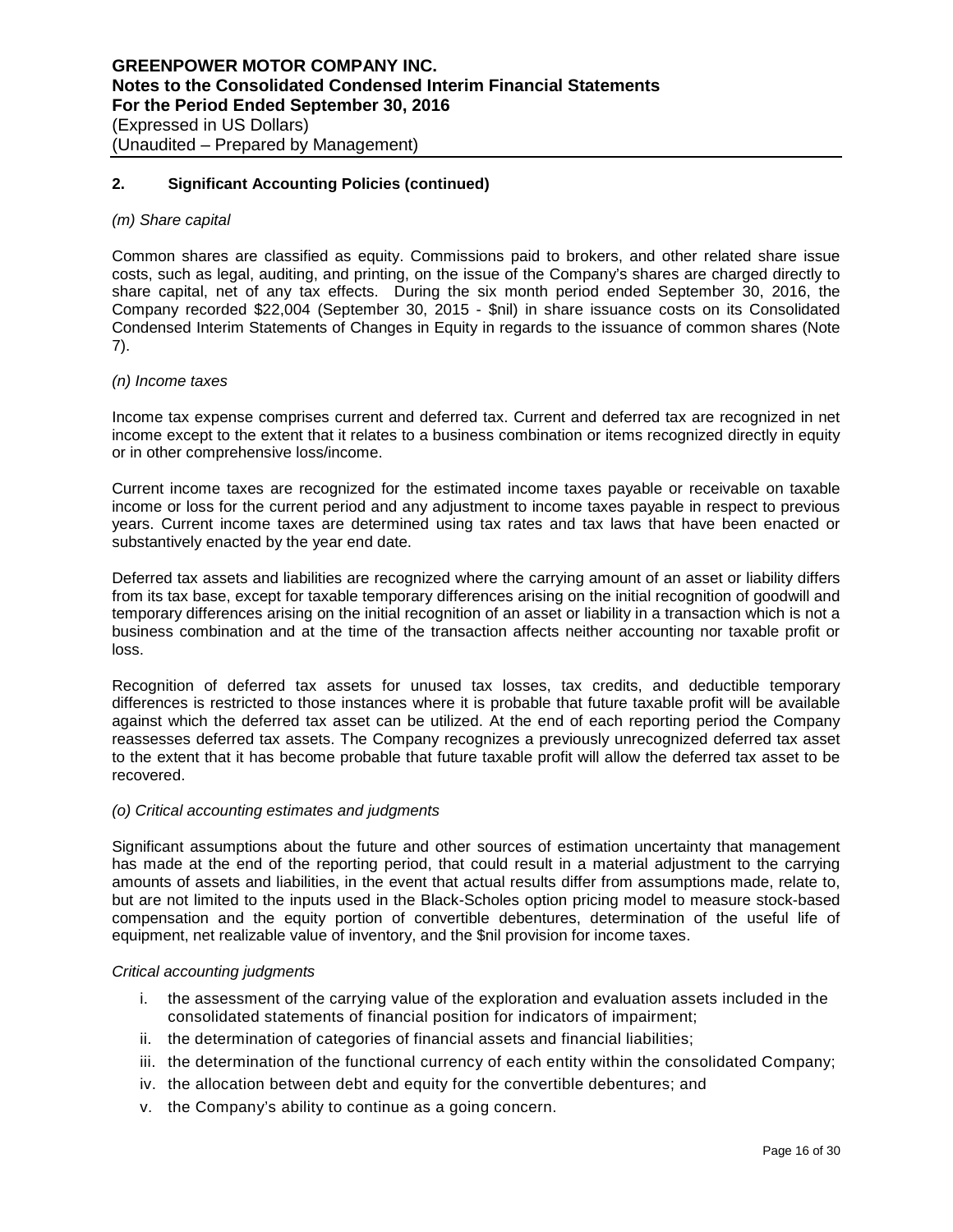#### *(p) Share-based payment transactions*

The company grants share-based awards to certain officers, employees, directors and other eligible persons. For equity settled awards, the fair value is charged to the Statement of Operations and credited to the share-option reserve account, on a straight-line basis over the vesting period, after adjusting for the estimated number of awards that are expected to vest.

The fair value of the equity-settled awards is determined at the date of the grant. In calculating fair value, no account is taken of any vesting conditions, other than conditions linked to the price of the shares of the Company. Each tranche in an award is considered a separate award with its own vesting period and grant date fair value. The fair value is determined by using the Black-Scholes option pricing model. At each financial reporting date, the cumulative expense representing the extent to which the vesting period has expired and management's best estimate of the awards that are ultimately expected to vest is computed. The movement in cumulative expense is recognized in the consolidated statement of operations with a corresponding entry against the related equity settled share-based payments reserve account. No expense is recognized for awards that do not ultimately vest. If the awards expire unexercised, the related amount remains in share-option reserve.

Where equity instruments are granted to non-employees, they are recorded at the fair value of the goods or services received in the consolidated statement of operations, unless they are related to the issuance of shares. Amounts related to the issuance of shares are recorded as a reduction of share capital. When the value of goods or services received in exchange for the share-based payment cannot be reliably estimated, the fair value is measured by use of valuation model. The fair value of stock options granted to non-employees is re-measured at the earlier of each financial reporting or vesting date, and any adjustment is charged or credited to operations upon re-measurement.

# *(q) Valuation of equity units issued in private placements*

The Company has adopted a residual value method with respect to the measurement of shares and warrants issued as private placement units. The residual value method first allocated value to the more easily measurable component based on fair value and then the residual value, if any, to the less easily measurable component.

The fair value of the common shares issued in the private placement was determined to be the more easily measurable component and were valued at their fair value, as determined by the closing quoted bid price on the announcement date. The balance, if any, was allocated to the attached warrants, if applicable. Any fair value attributed to the warrants is recorded as warrant reserve. If the warrants are exercised, the related amount is reclassified as share capital. If the warrants expire unexercised, the related amount remains in warrant reserve.

#### *(r) Adoption of accounting standards*

The following new or amended standards were adopted during the year ended March 31, 2016:

#### *IAS 24 Related Party Disclosures*

The amendments to IAS 24 clarify that a management entity, or any member of a group of which it is a part, that provides key management services to a reporting entity, or its parent, is a related party of the reporting entity. The amendments also require an entity to disclose amounts incurred for key management personnel services provided by a separate management entity. This replaces the more detailed disclosure by category required for other key management personnel compensation.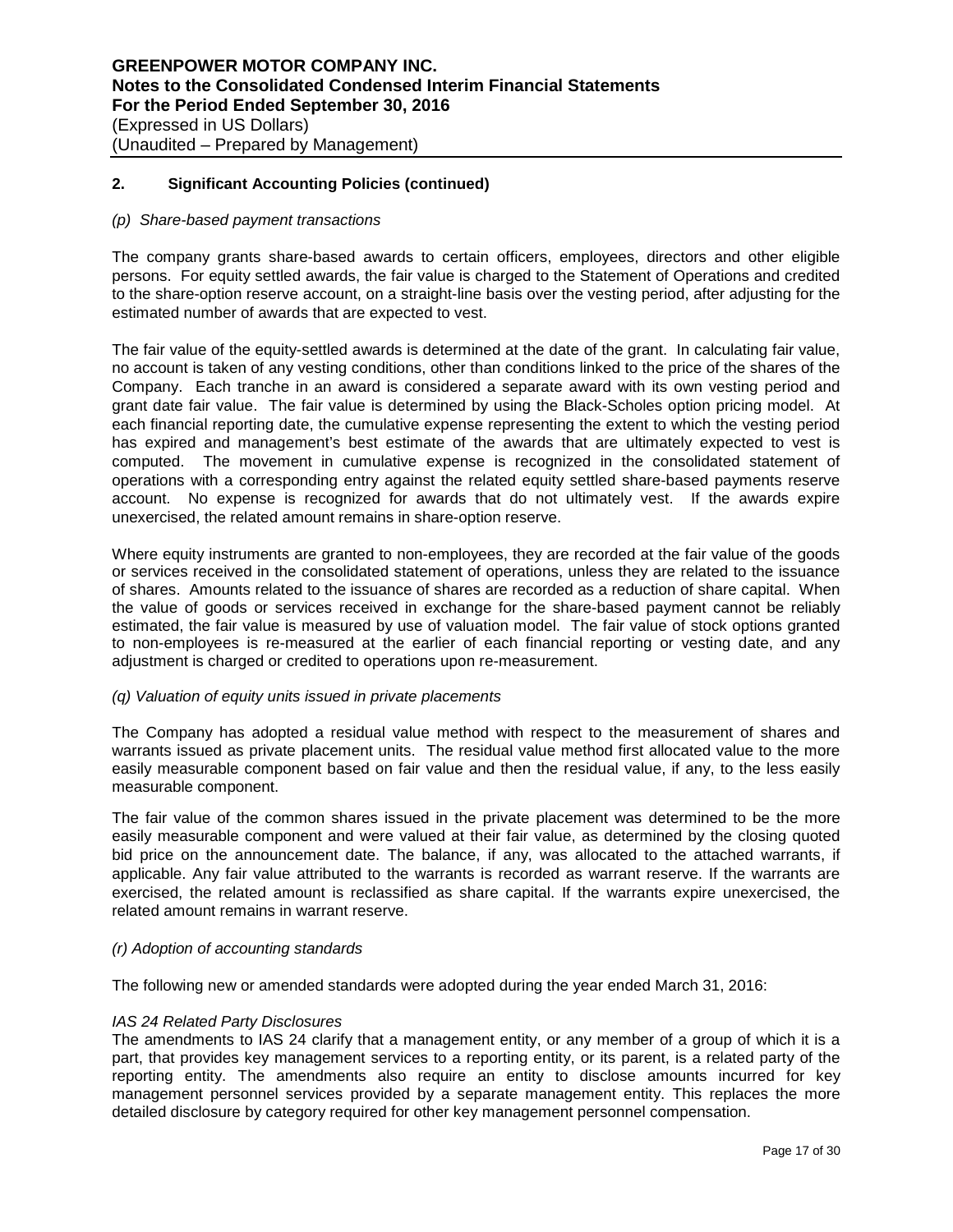#### *(r) Adoption of accounting standards (continued)*

#### *IFRS 2 Share-based Payment*

The amendments to IFRS 2 clarify vesting conditions by separately defining a performance condition and a service condition, both of which were previously incorporated within the definition of a vesting condition.

#### *IAS 16 Property, Plant and Equipment*

The amendment clarifies the requirements for the revaluation method to address concerns about the calculation of the accumulated depreciation or amortization at the date of the revaluation.

The adoption of the above accounting policies did not have an effect on the financial statements for the year ended March 31, 2016.

#### *(s) Future accounting pronouncements*

Certain new accounting standards and interpretations have been published by the IASB or the IFRS Interpretations Committee that are not mandatory for the March 31, 2017 reporting period.

The Company has reviewed new and revised accounting pronouncements that have been issued but are not yet effective. The Company has not early adopted any of these standards and is currently evaluating the impact, if any, that these standards might have on its financial statements.

The amendments to IFRS 7 Financial Instruments clarifies the applicability of the amendments to IFRS 7 Disclosure–Offsetting Financial Assets and Financial Liabilities to condensed interim financial statements. This amendment is effective for reporting periods beginning on or after January 1, 2016.

The amendments to IAS 34 Interim Financial Reporting clarifies the meaning of disclosure of information 'elsewhere in the interim financial report' and requires a cross reference. This amendment is effective for reporting periods beginning on or after January 1, 2016.

Amendments to IAS 7 Statement of Cash Flows require that the following changes in liabilities arising from financing activities are disclosed (to the extent necessary): (i) changes from financing cash flows; (ii) changes arising from obtaining or losing control of subsidiaries or other businesses; (iii) the effect of changes in foreign exchange rates; (iv) changes in fair values; and (v) other changes. One way to fulfil the new disclosure requirement is to provide a reconciliation between the opening and closing balances in the statement of financial position for liabilities arising from financing activities. Finally, the amendments state that changes in liabilities arising from financing activities must be disclosed separately from changes in other assets and liabilities. These amendments are effective for reporting periods beginning on or after January 1, 2017.

IFRS 15 Revenue from Contracts with Customers provides a single principle-based framework to be applied to all contracts with customers. IFRS 15 replaces the previous revenue standard IAS 18, Revenue, and the related Interpretations on revenue recognition. The standard scopes out contracts that are considered to be lease contracts, insurance contracts and financial instruments. The new standard is a control-based model as compared to the existing revenue standard which is primarily focused on risks and rewards. Under the new standard, revenue is recognized when a customer obtains control of a good or service. Transfer of control occurs when the customer has the ability to direct the use of and obtain the benefits of the good or service. This standard is effective for reporting periods beginning on or after January 1, 2018.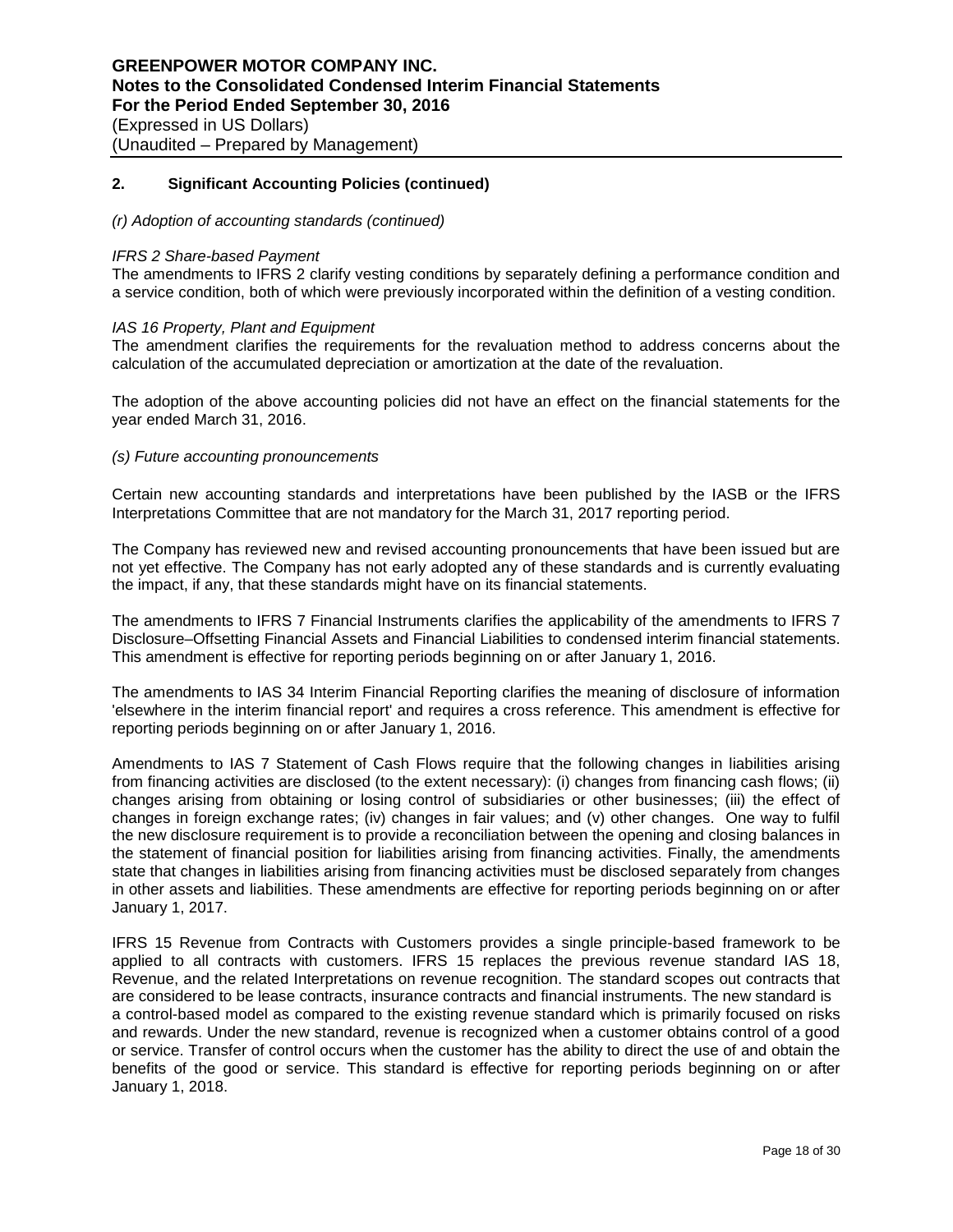#### *(s) Future accounting pronouncements (continued)*

IFRS 9 Financial Instruments replaces the current standard IAS 39 Financial Instruments: Recognition and Measurement, replacing the current classification and measurement criteria for financial assets and liabilities with only two classification categories: amortized cost and fair value. This standard has an effective date of January 1, 2018.

IFRS 16 Leases was issued in January 2016 and specifies how an IFRS reporter will recognize, measure, present and disclose leases. The standard provides a single lessee accounting model, requiring lessees to recognize assets and liabilities for all leases unless the lease term is 12 months or less or the underlying asset has a low value. Lessors continue to classify leases as operating or finance, with IFRS 16's approach to lessor accounting substantially unchanged from its predecessor, IAS 17. This standard is effective for reporting periods beginning on or after January 1, 2019.

# **3. Inventory**

The following is a listing of inventory as at September 30, 2016 and March 31, 2016:

|                                          | September 30, 2016          | March 31, 2016         |
|------------------------------------------|-----------------------------|------------------------|
| Work in-Process<br><b>Finished Goods</b> | 821.860<br>SS.<br>1.826.240 | 1.078.456<br>1.163.798 |
|                                          | 2.648.100                   | 2,242,254              |

# **4. Property and Equipment**

The following is a summary of activities from March 31, 2016 to September 30, 2016:

| Cost                               |    | Computers |    | Furniture &<br>equipment | Automobiles  |     | Diesel Bus | Land                           | EV 350        | Total           |
|------------------------------------|----|-----------|----|--------------------------|--------------|-----|------------|--------------------------------|---------------|-----------------|
| Balance, March 31, 2016            |    | 6,617     |    | 23,453                   | 25,283       |     | 45,275     |                                | 652,836       | 753,464         |
| Additions                          |    | 962       |    |                          |              |     |            | 679,254                        |               | 680,216         |
| Foreign exchange translation       |    | (37)      |    | (131)                    |              |     | (253)      |                                |               | (421)           |
| Balance, September 30, 2016        | æ. | 7,542     | S  | 23,322                   | \$<br>25,283 | \$  | 45,022     | \$679,254                      | \$<br>652,836 | \$<br>1,433,259 |
| Depreciation and impairment losses |    |           |    |                          |              |     |            |                                |               |                 |
| Balance, March 31, 2016            |    | 2,622     |    |                          | 1,347        |     | 18,384     |                                | 139,893       | 162,246         |
| Depreciation                       |    | 853       |    | 1,682                    | 1,322        |     | 3,347      |                                | 46,631        | 53,835          |
| Foreign exchange translation       |    | (103)     |    | (16)                     |              |     | (164)      |                                |               | (283)           |
| Balance, September 30, 2016        | \$ | 3,372     | \$ | 1,666                    | \$<br>2,669  | \$  | 21,567     | \$                             | \$<br>186,524 | 215,798         |
| Carrying amounts                   |    |           |    |                          |              |     |            |                                |               |                 |
| As at March 31, 2016               | \$ | 3,995     |    | 23,453                   | \$<br>23,936 | \$  | 26,891     | \$<br>$\overline{\phantom{a}}$ | \$<br>512,943 | \$<br>591,218   |
| As at September 30, 2016           | \$ | 4,170     |    | 21,656                   | \$<br>22,614 | \$. | 23,455     | \$679,254                      | \$<br>466,312 | \$1,217,461     |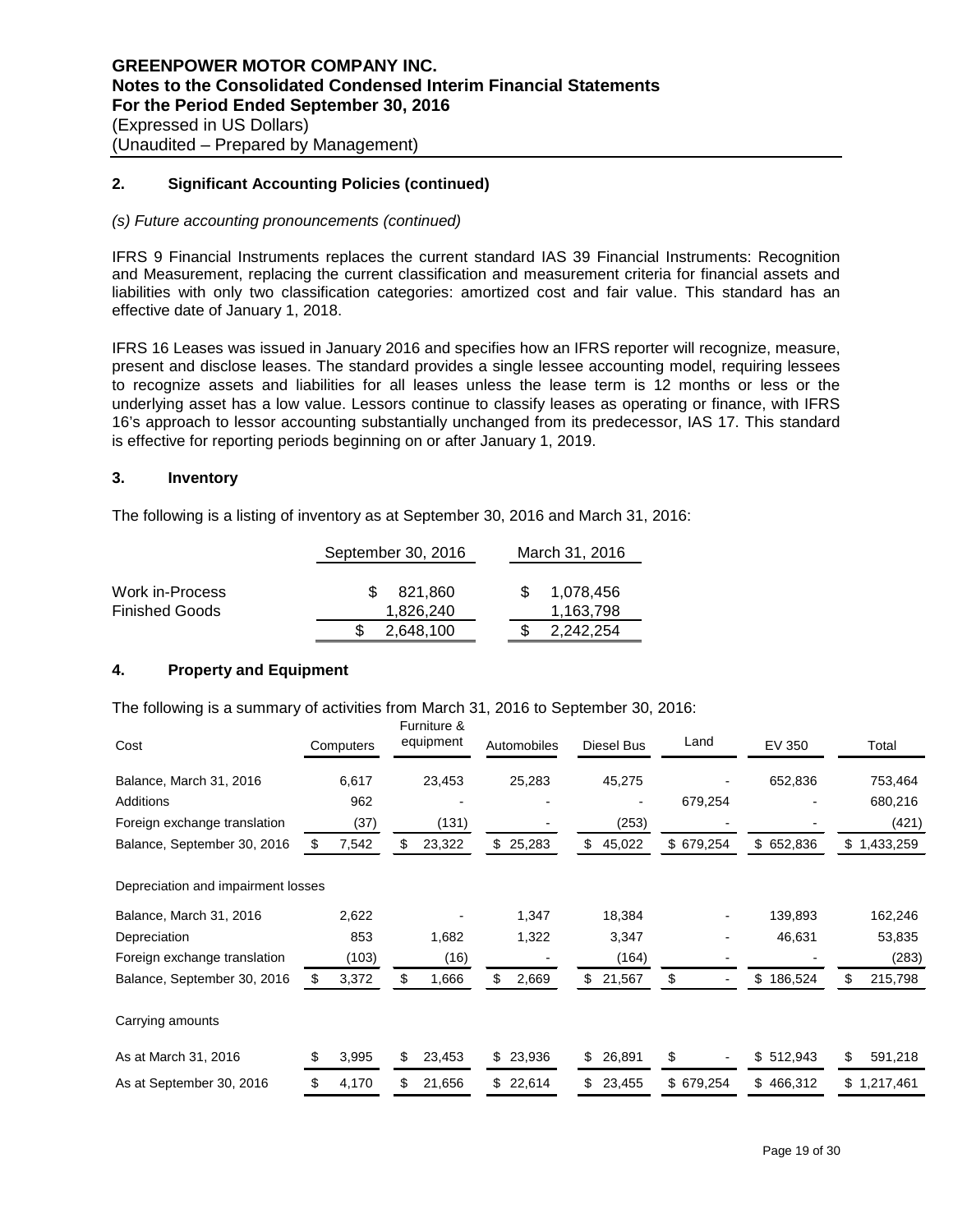# **4. Property and Equipment (continued)**

During the six month period ended September 30, 2016, the Company announced the acquisition of 9.3 acres of land in Porterville, California at a purchase price of \$660,000 for the construction of a 150,000 square foot manufacturing facility and offices on this property to facilitate the production of all-electric buses. The purchase price was comprised of a \$66,000 deposit made in June 2016 and the remaining balance through the issuance of a \$594,000 promissory note (Note 11). In addition to the land acquisition price, the Company also capitalized \$19,254 in legal and closing fees.

# **5. Exploration and Evaluation Assets**

The Company through its wholly-owned subsidiary Utah Manganese, Inc., which was incorporated in the State of Utah is in the business of owning, exploiting, exploring, developing and evaluating mineral properties, as well as future production and future disposal once production is completed. The Company owns interests in multiple mineral titles and claims in the southwest region of Utah. The Company's wholly owned subsidiary Utah Manganese, Inc. staked 150 claims on four properties near Moab, Utah including:

- Dubinky Well (50 claims)
- Duma Point (70 claims)
- Moab Fault (15 claims)
- Flat Iron (15 claims)

Title to mining properties involves certain inherent risks due to the difficulties of determining the validity of certain claims as well as the potential for problems arising from the frequently ambiguous conveyancing historic characteristic of many mining properties. The Company has maintained in good standing the annual maintenance fees for all 15 claims on the Flat Iron property, and has made a decision not to renew the remaining 135 claims. As a result, the impairment assessment of exploration and evaluation assets resulted in a write-down in the carrying value of exploration and evaluation assets in the amount of \$584,436 during the year ended March 31, 2015, to account for the reduced scope of activities.

|                    | Gross value   |    | Impairment | Carrying value |
|--------------------|---------------|----|------------|----------------|
| March 31, 2015     | 611,626       | \$ | (584,436)  | \$<br>27,190   |
| Additions          | 1,628         |    | ۰          | 1,628          |
| March 31, 2016     | 611.626       | \$ | (584.436)  | \$<br>28,818   |
| Additions          | -             |    |            |                |
| September 30, 2016 | \$<br>611,626 | \$ | (584,436)  | \$<br>28,818   |

# **6. Reverse Takeover Transaction**

On November 21, 2013, Oakmont Minerals Corp. ("Oakmont") announced its intention to acquire 100% of the issued and outstanding shares of GreenPower Motor Company Inc. ("GPMC"). On December 23, 2014 Oakmont acquired 100% of the issued and outstanding common shares of GPMC by way of a share exchange whereby Oakmont performed a two-for-one share consolidation prior to the exchange.

Pursuant to share purchase agreements entered into between Oakmont and each shareholder of GPMC, the issued and outstanding common shares in the capital of GPMC (58,032,149 common shares) were exchanged on a one-for-one basis for the common shares in the post-consolidation capital of Oakmont. As a result of this share issuance, the shareholders of GPMC obtained control of Oakmont and as a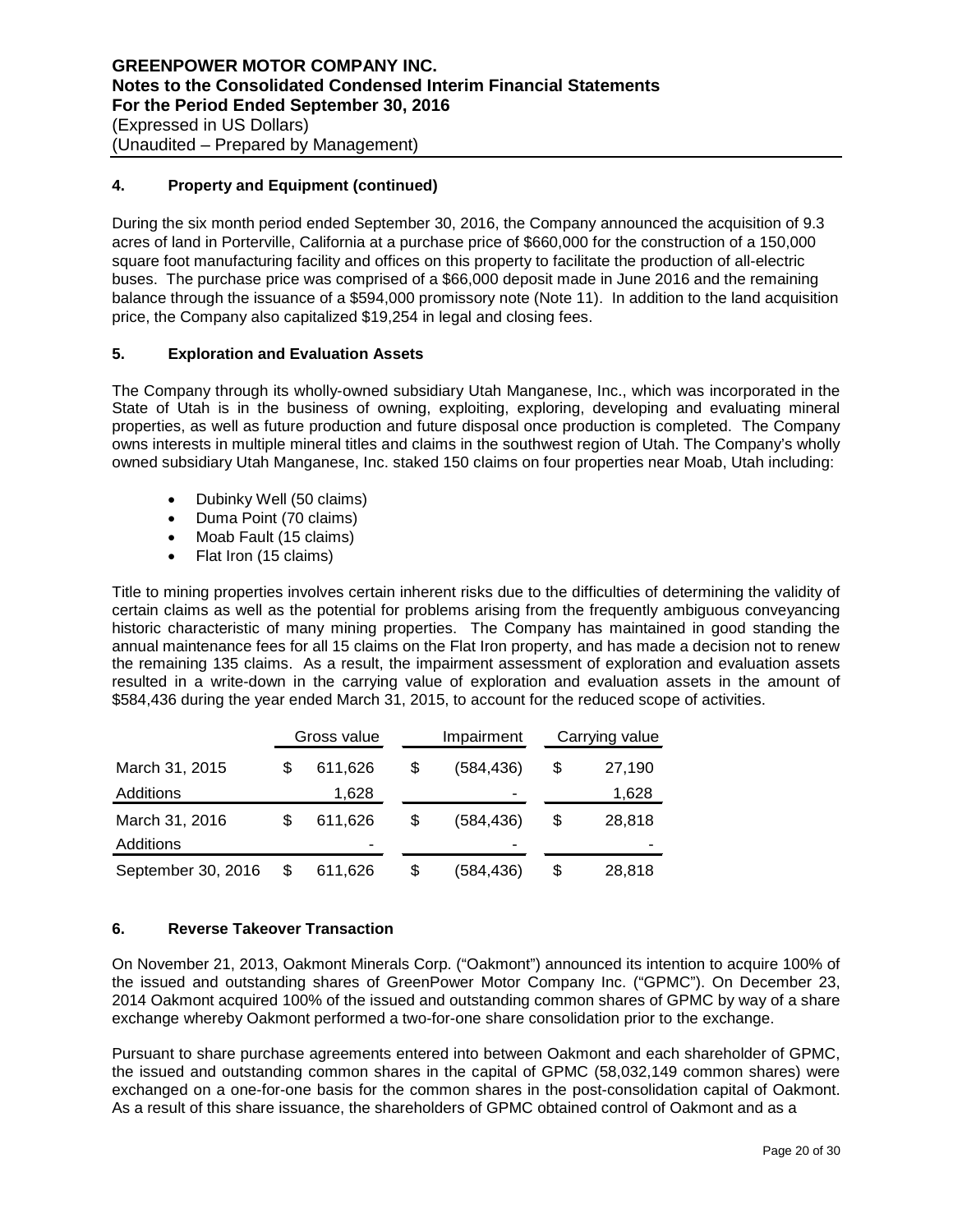(Unaudited – Prepared by Management)

# **6. Reverse Takeover Transaction (continued)**

result, for accounting purposes, this transaction has been accounted for as reverse takeover transaction ("RTO") in accordance with the guidance provided in IFRS 2 Share-based Payment and IFRS 3 Business Combinations. As Oakmont did not qualify as a business according to the definition in IFRS 3, the RTO does not constitute a business combination; rather it is treated as an issuance of shares by GPMC for the net assets of Oakmont and its pursuit of a public listing; accordingly, GPMC has been treated as the accounting parent company (legal subsidiary) and Oakmont has been treated as the accounting subsidiary (legal parent) in these consolidated financial statements. As GPMC was deemed to be the acquirer for accounting purposes, its assets, liabilities and operations since incorporation are included in these consolidated financial statements at their historical carrying value. Subsequent to the completion of the RTO, Oakmont changed its name to GreenPower Motor Company Inc.

#### **7. Share Capital**

**Authorized** 

Unlimited number of common shares without par value Unlimited number of preferred shares without par value

#### Issued

On December 17, 2015, the Company completed a non-brokered private placement (the "Private Placement") for a total of 6,201,699 units at a price of CDN\$0.35 per unit for gross proceeds of CDN\$2,170,595 (U.S.\$1,577,156). Each unit consisted of one common share and one-half of one nontransferable share purchase warrant. Each warrant entitles the holder to purchase one common share with an exercise price of CDN\$0.50 per share until and on December 16, 2016, CDN\$0.75 per share until and on December 17, 2017 and at CDN\$1.00 per share until and on December 17, 2018. The Company issued 3,100,846 common share purchase warrants (Note 9), and incurred \$21,533 in share issuance costs including \$2,772 in finder's fees as a result of the Private Placement.

On May 25, 2016, the Company completed a non-brokered private placement of 1,000,000 common shares (the "Shares") at a subscription price of CDN\$0.30 per Share for gross proceeds of CDN\$300,000 (USD\$232,440) and incurred \$22,004 in share issuance costs including \$11,613 in finder's fees as a result of the non-brokered private placement.

As at September 30, 2016, the Company had 19,515,485 shares held in escrow (March 31, 2016 – 23,545,848).

# **8. Stock Options**

The Company has an incentive stock option plan whereby it grants options to directors, officers, employees, and consultants of the Company. On March 9, 2016, the shareholders approved the current plan which allows for the issuance of up to 10,440,790 shares (the "2016 Plan"). The exercise price of options granted under the 2016 Plan may not be less than the minimum prevailing price permitted by the TSXV policies with a maximum term of 10 years. Prior to the adoption of the 2016 Plan, the Company had adopted an incentive stock option plan (the "Plan"), whereby it could grant options to directors, officers, employees, and consultants of the Company. The maximum number of shares that were reserved for issuance under the Plan was to not exceed 10% of the issued common shares of the Company at any time.

The Company had the following incentive stock options granted under its Plan and 2016 Plan that are issued and outstanding at September 30, 2016: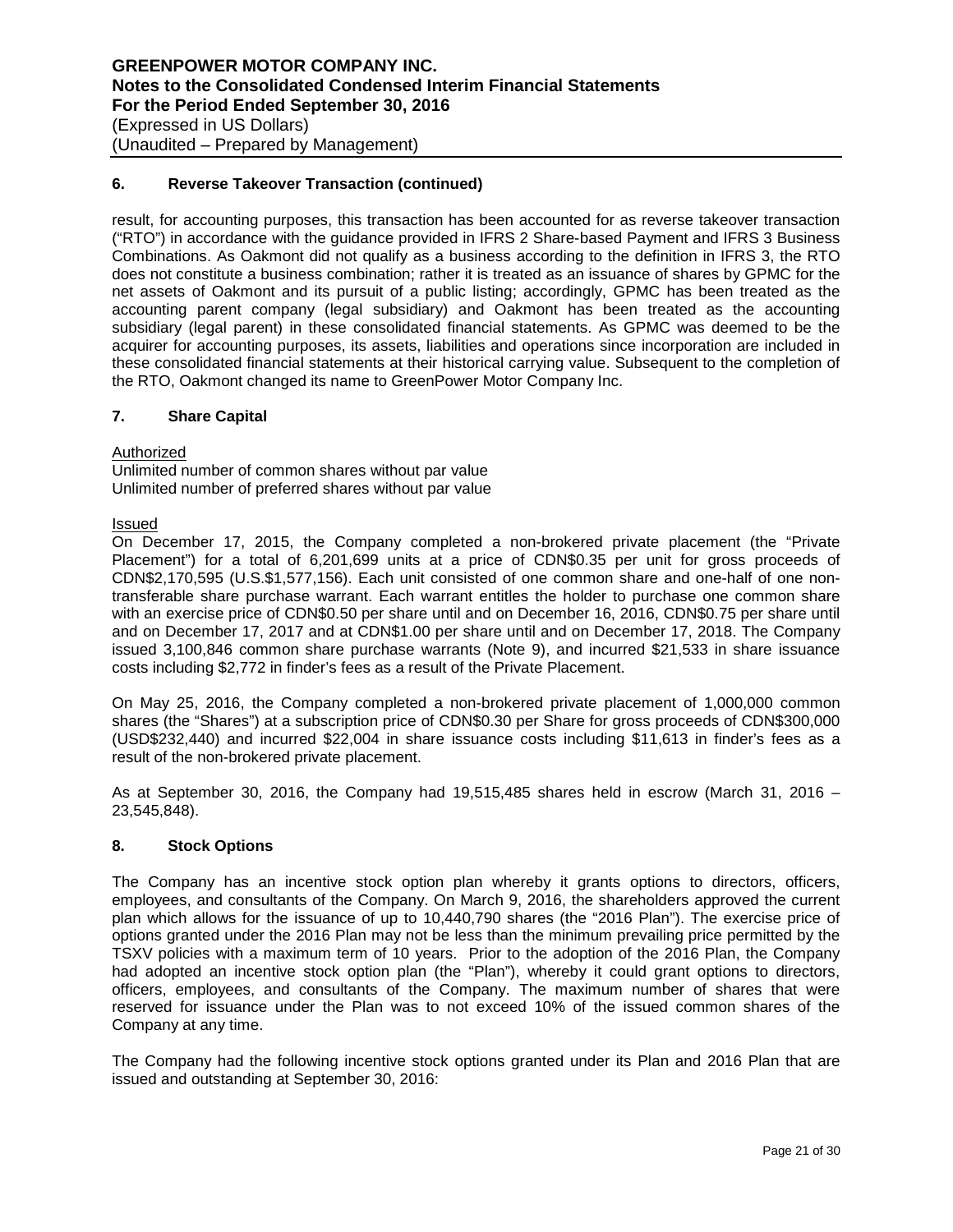# **8. Stock Options (continued)**

|                         |             | <b>Incentive Stock Options</b> |                                         |            |            |                    |  |  |  |  |
|-------------------------|-------------|--------------------------------|-----------------------------------------|------------|------------|--------------------|--|--|--|--|
|                         | Exercise    | <b>Balance</b>                 |                                         |            |            | <b>Balance</b>     |  |  |  |  |
| <b>Expiry Date</b>      | Price       | March 31, 2016                 | Granted                                 | Exercised  | Forfeited  | September 30, 2016 |  |  |  |  |
| December 23, 2016       | \$<br>0.25  | 215,000                        |                                         | (45,000)   |            | 170,000            |  |  |  |  |
| February 22, 2017       | \$<br>0.25  | 45,000                         |                                         | (45,000)   |            |                    |  |  |  |  |
| February 22, 2017       | \$<br>0.25  | 250,000                        |                                         |            |            | 250,000            |  |  |  |  |
| July 3, 2017            | \$<br>0.25  | 45,000                         |                                         |            |            | 45,000             |  |  |  |  |
| July 3, 2018            | \$<br>0.40  | 200,000                        |                                         |            | (50,000)   | 150,000            |  |  |  |  |
| July 3, 2018            | \$<br>0.25  | 750,000                        |                                         |            |            | 750,000            |  |  |  |  |
| September 1, 2018       | \$<br>0.25  | 20,000                         |                                         |            |            | 20,000             |  |  |  |  |
| October 20, 2018        | \$<br>0.25  | 90,000                         |                                         | (67, 500)  |            | 22,500             |  |  |  |  |
| January 20, 2019        | \$<br>0.225 | 85,000                         |                                         | (42, 500)  |            | 42,500             |  |  |  |  |
| April 20, 2019          | \$<br>0.19  |                                | 175,000                                 | (43, 750)  |            | 131,250            |  |  |  |  |
| December 23, 2019       | \$<br>0.25  | 450,000                        |                                         |            | (50,000)   | 400,000            |  |  |  |  |
| December 23, 2019       | \$<br>0.25  | 4,684,717                      |                                         |            |            | 4,684,717          |  |  |  |  |
| December 23, 2019       | \$<br>0.25  | 500,000                        |                                         |            | (100,000)  | 400,000            |  |  |  |  |
| March 25, 2020          | \$<br>0.25  | 200,000                        |                                         |            |            | 200,000            |  |  |  |  |
| September 1, 2020       | \$<br>0.25  | 100,000                        |                                         |            |            | 100,000            |  |  |  |  |
| January 8, 2021         | \$<br>0.30  | 50,000                         |                                         |            |            | 50,000             |  |  |  |  |
| February 4, 2021        | \$<br>0.35  | 500,000                        |                                         |            |            | 500,000            |  |  |  |  |
| May 6, 2021             | \$<br>0.35  |                                | 530,000                                 |            |            | 530,000            |  |  |  |  |
| August 22, 2021         | \$<br>0.82  |                                | 100,000<br>$\qquad \qquad \blacksquare$ |            |            | 100,000            |  |  |  |  |
| Total outstanding       |             | 8,184,717                      | 805,000                                 | (243, 750) | (200,000)  | 8,545,967          |  |  |  |  |
| Total exercisable       |             | 6,507,217                      |                                         |            |            | 6,518,467          |  |  |  |  |
| <b>Weighted Average</b> |             |                                |                                         |            |            |                    |  |  |  |  |
| <b>Exercise Price</b>   |             | 0.26<br>\$                     | 0.37<br>\$                              | \$<br>0.23 | \$<br>0.28 | \$<br>0.27         |  |  |  |  |
| Weighted Average Life   |             |                                |                                         |            |            | 4.6 years          |  |  |  |  |

During the six month period ended September 30, 2016, the Company incurred share based compensation to employees, advisors, and directors with a measured fair value of \$143,833 (September 30, 2015 - \$258,438). The fair value of the option grants were recorded as share-based payments on the Consolidated Condensed Interim Statements of Operations and Comprehensive Loss.

On April 20, 2016, the Company granted 175,000 options to a consultant (IR provider) with an exercise price of CDN\$0.19 per share which vest 25% at the end of every 3 months for a period of twelve months and with a term of 3 years.

On May 6, 2016, the Company granted 530,000 options to Directors and an employee with an exercise price of CDN\$0.35 per share with a term of 5 years. The options vest 25% at the end of 4 months, 6 months, 9 months and 1 year.

On August 22, 2016, the Company granted 100,000 options to an employee with an exercise price of CDN\$0.82 per share which vest 25% after 4 months and then 25% after years 1, 2 & 3, and with a term of five years.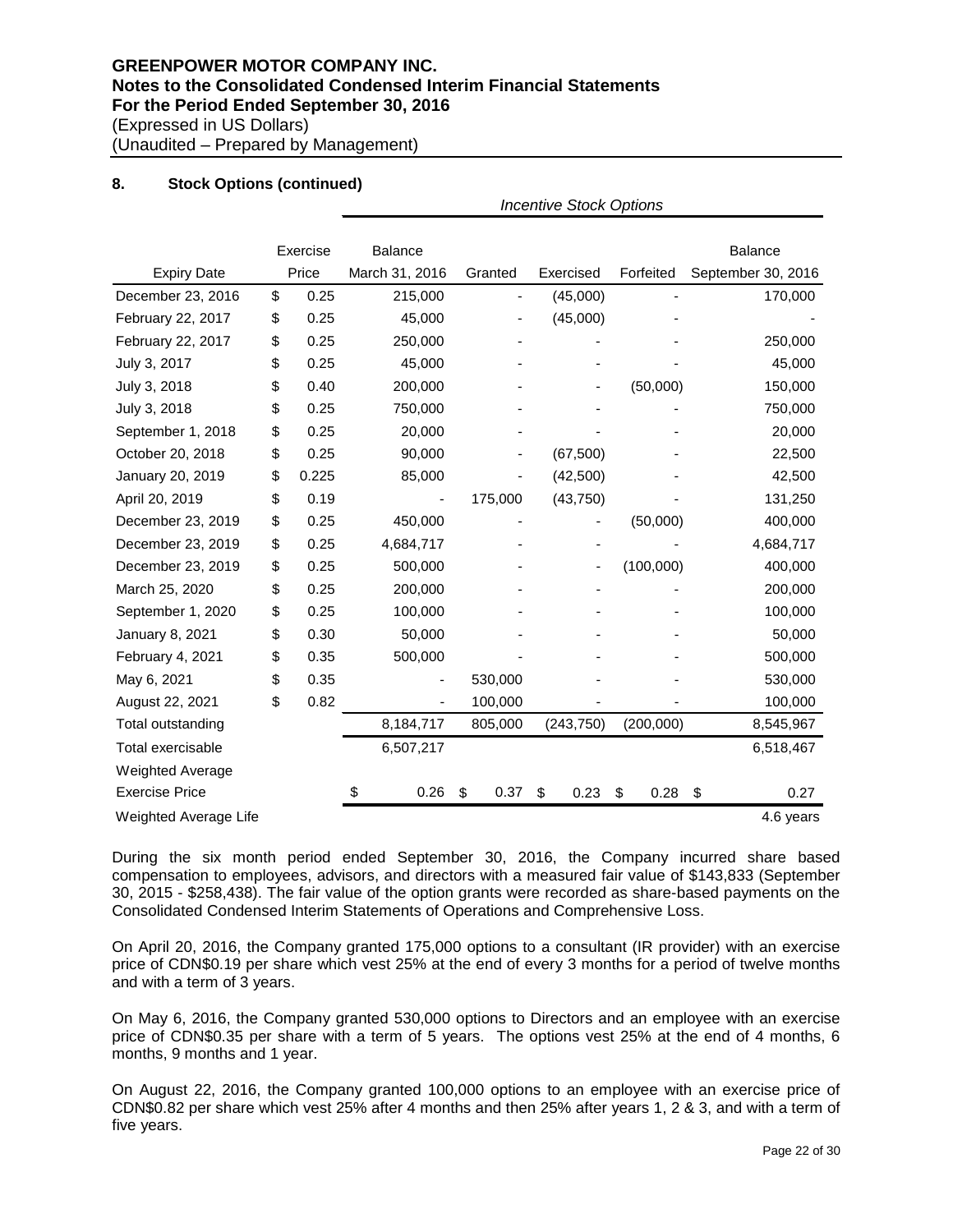# **8. Stock Options (continued)**

During the six month period ended September 30, 2016, 200,000 stock options expired.

During the six month period ended September 30, 2016, 243,750 stock options were exercised at a weighted average price of CDN\$0.23 per share for proceeds of CDN\$56,063 (USD\$ - 43,718).

The following weighted-average assumptions were used for the Black-Scholes valuation of stock option grants for the six month period ended September 30, 2016:

| Share price on grant date            | CDN\$0.32 |
|--------------------------------------|-----------|
| Exercise price                       | CDN\$0.37 |
| Risk-free interest rate              | 0.70%     |
| Expected life of options             | 4.6 years |
| Annualized volatility <sup>(1)</sup> | 100%      |
| Dividend rate                        | n/a       |

(1) Expected volatility was determined by reference to historical volatility of similar entities following a comparable period of lives.

The Company had the following broker agent stock options granted under its Plan that are issued and outstanding at September 30, 2016:

*Broker Agent Stock Options*

|                         | Exercise   |                | <b>Balance</b> |     |                          |    |            |           |                          | <b>Balance</b> |                    |
|-------------------------|------------|----------------|----------------|-----|--------------------------|----|------------|-----------|--------------------------|----------------|--------------------|
| <b>Expiry Date</b>      | Price      | March 31, 2016 |                |     | Granted                  |    | Exercised  | Forfeited |                          |                | September 30, 2016 |
| December 23, 2016       | \$<br>0.25 |                | 279,620        |     | $\overline{\phantom{a}}$ |    | (279, 620) |           | -                        |                |                    |
| <b>January 7, 2017</b>  | \$<br>0.25 |                | 4,900          |     |                          |    | (4,900)    |           |                          |                |                    |
| Total outstanding       |            |                | 284,520        |     | $\overline{\phantom{a}}$ |    | (284, 520) |           |                          |                |                    |
| Total exercisable       |            |                | 284,520        |     |                          |    |            |           |                          |                |                    |
| <b>Weighted Average</b> |            |                |                |     |                          |    |            |           |                          |                |                    |
| <b>Exercise Price</b>   |            | \$             | 0.25           | -\$ |                          | \$ | 0.25       | - \$      | $\overline{\phantom{0}}$ |                |                    |
| Weighted Average Life   |            |                |                |     |                          |    |            |           |                          |                |                    |

The Broker Agent Stock Options (the "Agent's Options") are comprised of 284,620 Agent's Options that were granted pursuant to the Transaction with Oakmont Minerals Corp (Note 6). The Agent's Options have a fair value of \$32,203 and have been recorded as part of the transaction costs of the RTO with Oakmont Minerals. A further 4,900 Agent's Options with a fair value of \$517 were granted pursuant to the closing of the Second Tranche.

During the six month period ended September 30, 2016, all 284,520 Broker Options were exercised at a price of CDN\$0.25 per share for proceeds of CDN\$71,130 (USD\$ - 55,078).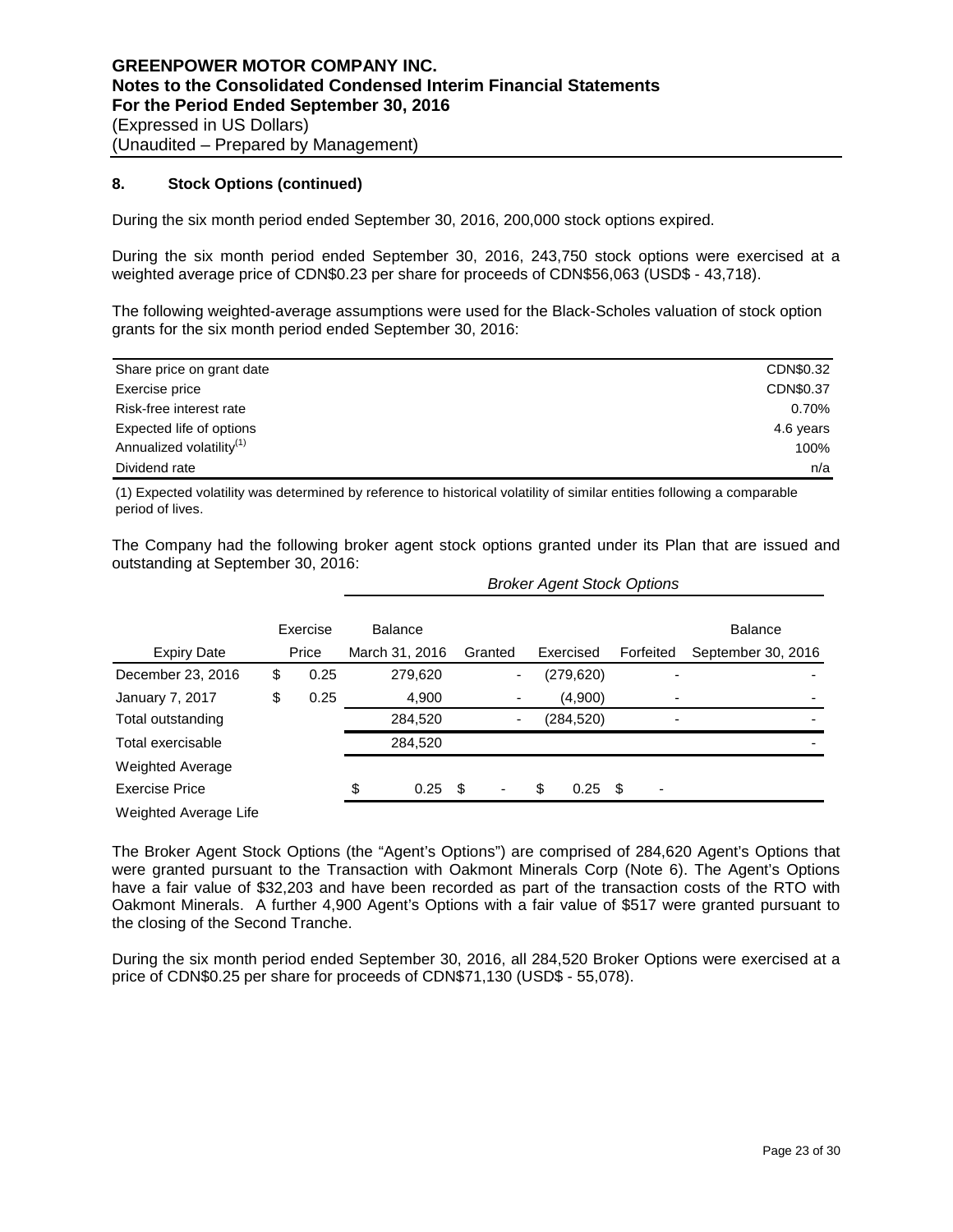## **9. Warrants**

As at September 30, 2016, the Company had outstanding warrants, enabling the holders to acquire common shares as follows:

|                              | Exercise        |      | <b>Balance</b>         |    |   |    |           |  | <b>Balance</b> |   |                    |  |
|------------------------------|-----------------|------|------------------------|----|---|----|-----------|--|----------------|---|--------------------|--|
| <b>Expiry Date</b>           | Price           |      | March 31, 2016 Granted |    |   |    | Exercised |  | Expired        |   | September 30, 2016 |  |
| July 3, 2016                 | \$              | 0.40 | 525,000                |    |   |    | (335,000) |  | (190,000)      |   |                    |  |
| October 1, 2018              | \$              | 0.25 | 400,000                |    |   |    |           |  |                |   | 400,000            |  |
| December 10, 2018            | $$0.50 - $1.00$ |      | 1,126,650              |    | ۰ |    | (145,000) |  |                |   | 981,650            |  |
| December 16, 2018            | $$0.50 - $1.00$ |      | 3,100,846              |    |   |    |           |  |                |   | 3,100,846          |  |
| Total outstanding            |                 |      | 5,152,496              |    |   |    | (480,000) |  | (190,000)      |   | 4,482,496          |  |
| <b>Weighted Average</b>      |                 |      |                        |    |   |    |           |  |                |   |                    |  |
| <b>Exercise Price</b>        |                 |      | \$<br>0.47             | \$ | ٠ | \$ | 0.43      |  | 0.40           | S | 0.48               |  |
| <b>Weighted Average Life</b> |                 |      |                        |    |   |    |           |  |                |   | 3.0 years          |  |

The 525,000 warrants were outstanding in Oakmont Minerals Corp. prior to the Transaction (see Note 6).

On September 29, 2015, the Company entered into a Warrant Agreement with EV Power Corp. whereby the Company issued 400,000 common share purchase warrants, each of which is exercisable into one common share with an exercise price of CDN\$0.25 per common share on or before October 1, 2018. The Warrants will vest as to 10,000 Warrants for each completed sale of a GreenPower bus by EV Power Corp. prior to the expiry date.

There were 3,100,846 warrants issued as a result of the Private Placement of Share Units (Note 7) and there were 1,126,650 warrants issued with a fair value of \$66,418 as a result of the issuance of Convertible Debentures (Note 10). The transaction costs assigned to the issuance of the warrants with regards to the Share Units (Note 7) and Convertible Debentures (Note 10) was \$2,778 and \$898 respectively.

The following assumptions were used for the Black-Scholes valuation of warrants granted with Convertible Debentures (Note 10):

| Share price on date of issuance      | CDN\$0.32 |
|--------------------------------------|-----------|
| Risk-free interest rate              | 0.54%     |
| Expected life of warrants            | 1.5 years |
| Annualized volatility <sup>(1)</sup> | 100%      |
| Dividend rate                        | n/a       |

(1) Expected volatility was determined by reference to historical volatility of similar entities following a comparable period of lives.

During the six month period ended September 30, 2016, 480,000 warrants were exercised at a weighted average price of CDN\$0.43 per share for proceeds of CDN\$206,400 (USD\$160,888) and 190,000 warrants related to the Transaction (Note 6) expired.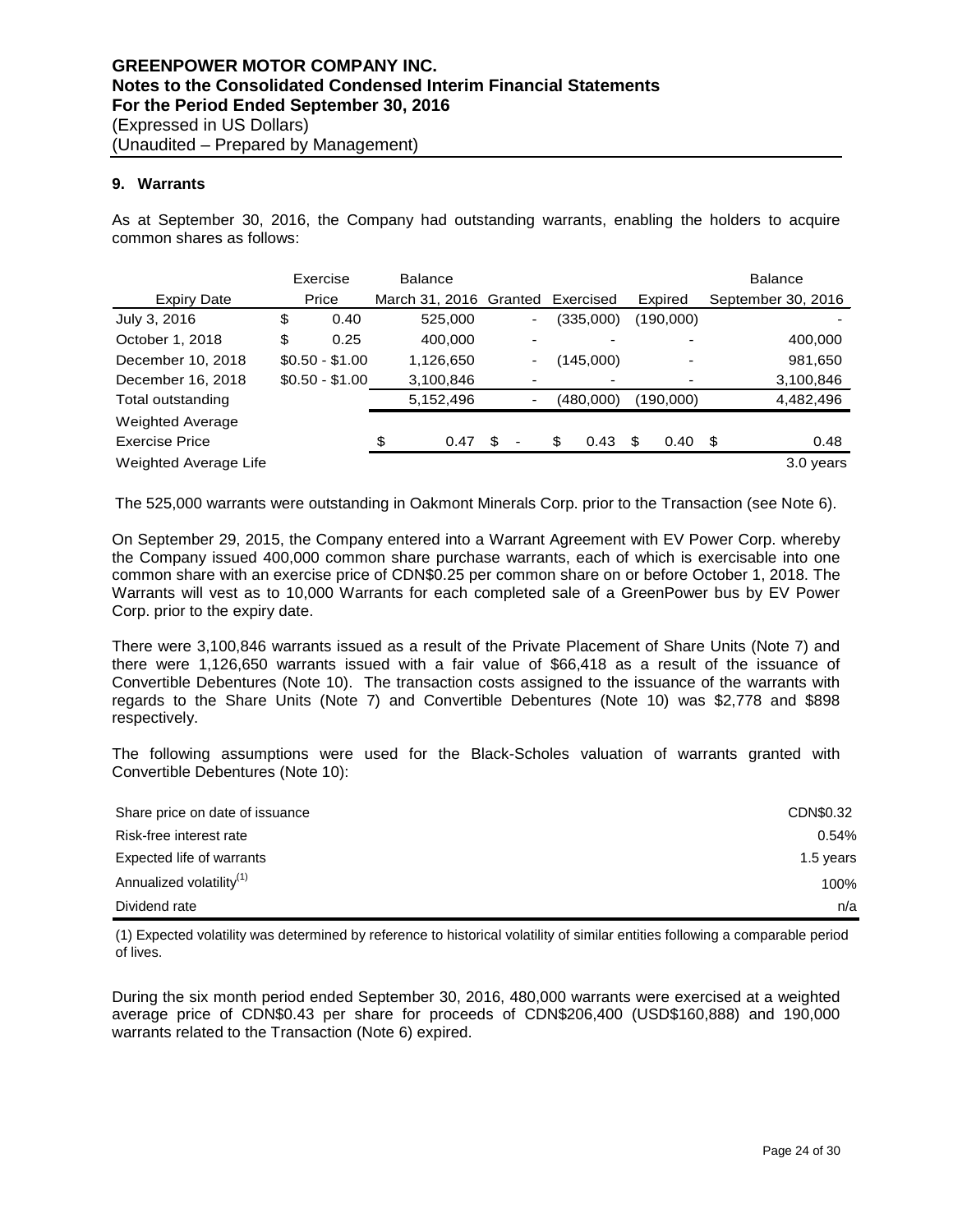#### **10. Convertible Debentures**

On December 11, 2015, the Company issued CDN\$777,000 (USD\$ – 572,571) convertible debentures (the "Debentures") and 1,126,650 non-transferrable common share purchase warrants (the "Debenture Warrants") with the following terms:

- the Debentures mature on December 11, 2018 (the "Maturity date"), and the principal amount of the Debentures, together with accrued and any unpaid interest, will be payable on the Maturity Date;
- the Debentures bear interest at a rate of 8% per annum and will be payable annually;
- the principal amount of the Debentures is convertible into common shares of the Company at a price of CDN\$0.40 per common share at any time, until the Maturity Date;
- each Debenture Warrant is exercisable into one Share with an exercise price of CDN\$0.50 per Share until and on December 10, 2016, CDN\$0.75 per common share until and on December 10, 2017 and at CDN\$1.00 per common share until and on December 11, 2018, subject to adjustment; and
- the Company may, at any time after the second anniversary of the issuance date and prior to the Maturity Date, repay the principal amount and any accrued and unpaid interest of the Debentures.

On initial recognition, the Company bifurcated CDN\$94,215 (USD\$ – 69,552) to equity and CDN\$582,141 (USD\$ – 428,855) to the carrying value of the loan. The Company incurred transaction costs of CDN\$9,293 (USD\$ - 6,848) including finder's fees of \$1,732 paid to arm's length finders. The initial carrying value of the loan of CDN\$583,190 (USD\$ – 429,753) will be accreted to CDN\$777,000 (USD\$ – 572,571) over the term of the Debentures. The effective interest rate of the Debentures is 18.55%. The initial treatment of the Debentures is shown below:

|                                                   | USD\$     | <b>CDNS</b> |
|---------------------------------------------------|-----------|-------------|
| Proceeds bifurcated to carrying value of the loan | \$428,855 | \$582,141   |
| Proceeds bifurcated to equity                     | 69.552    | 94.215      |
| Transaction costs related to the Debentures       | 7.746     | 10.512      |
| Fair value assigned to the issuance of warrants   | 66.418    | 90.132      |
| Proceeds on issuance of Convertible Debentures    | \$572,571 | \$777,000   |

On June 2, 2016, CDN\$20,000 (USD\$ – 13,860) worth of Debentures were converted into 50,000 common shares with a conversion price of CDN\$0.40.

|                                             | CDN      |
|---------------------------------------------|----------|
| Initial proceeds - Debentures               | 777.000  |
| Debenture conversions - June 2, 2016        | (20,000) |
| Unconverted Debentures - September 30, 2016 | 757.000  |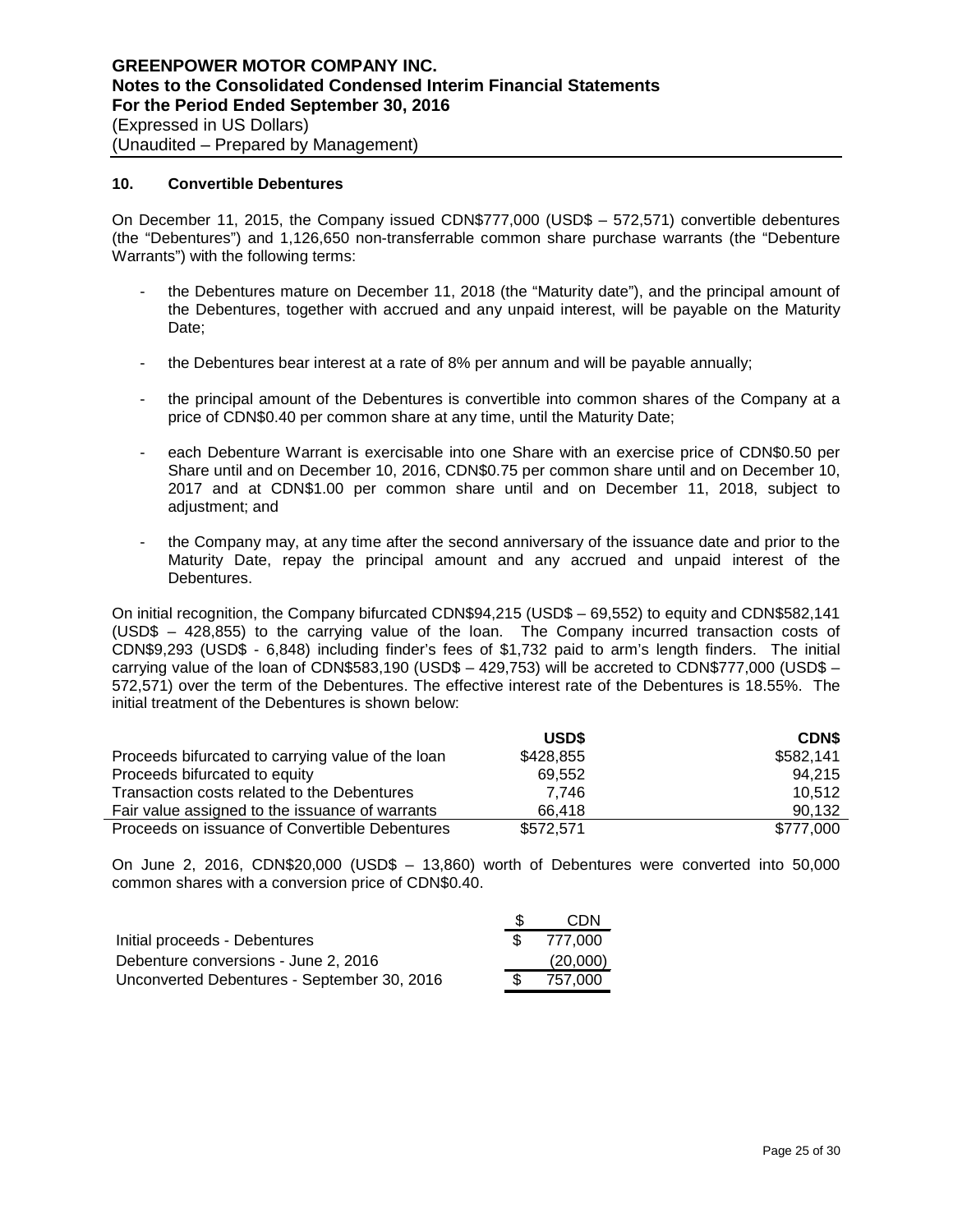## **10. Convertible Debentures (continued)**

During the six month period ended September 30, 2016, the Company recognized interest and accretion of \$45,409 (September 30, 2015 - \$nil).

| Convertible debentures balance, March 31, 2016     | \$. | 472.927  |
|----------------------------------------------------|-----|----------|
| Debenture conversions                              |     | (12,003) |
| Interest paid on debenture conversions             |     | (588)    |
| Interest and accretion for the period              |     | 45.409   |
| Convertible debentures balance, September 30, 2016 | -S  | 505.745  |

# **11. Promissory Note**

During the six month period ended September 30, 2016, the Company issued a \$594,000 promissory note (the "Note) to the City of Porterville to acquire land (Note 4). The Note bears interest at 2.0% per annum and is payable in monthly installments of \$5,463, beginning October 1, 2016. The monthly installments will occur for five years, at which point a balloon payment of \$311,764 is due and payable.

#### **12. Financial Instruments**

The Company's financial instruments consist of cash, accounts receivable, accounts payable and accrued liabilities, loans payable to related parties, and convertible debentures.

Financial instruments measured at fair value are classified into one of three levels in the fair value hierarchy according to the relative reliability of the inputs used to estimate the fair values. The three levels of the fair value hierarchy are:

Level 1:Unadjusted quoted prices in active markets for identical assets and liabilities;

Level 2:Inputs other than quoted prices that are observable for the asset or liabilities either directly or indirectly; and

Level 3: Inputs that are not based on observable market data

The Company does not currently hold any financial instruments measured at fair value on the Consolidated Condensed Interim Statements of Financial Position.

The fair value of these financial instruments approximates their carrying value, unless otherwise noted.

#### **Overview**

The Company has exposure to the following financial instrument related risks.

#### **Credit risk**

The Company's exposure to credit risk is on its cash and accounts receivable. Cash consists of cash bank balances held in a major Canadian financial institution with a high credit quality and therefore the Company is exposed to minimal risk.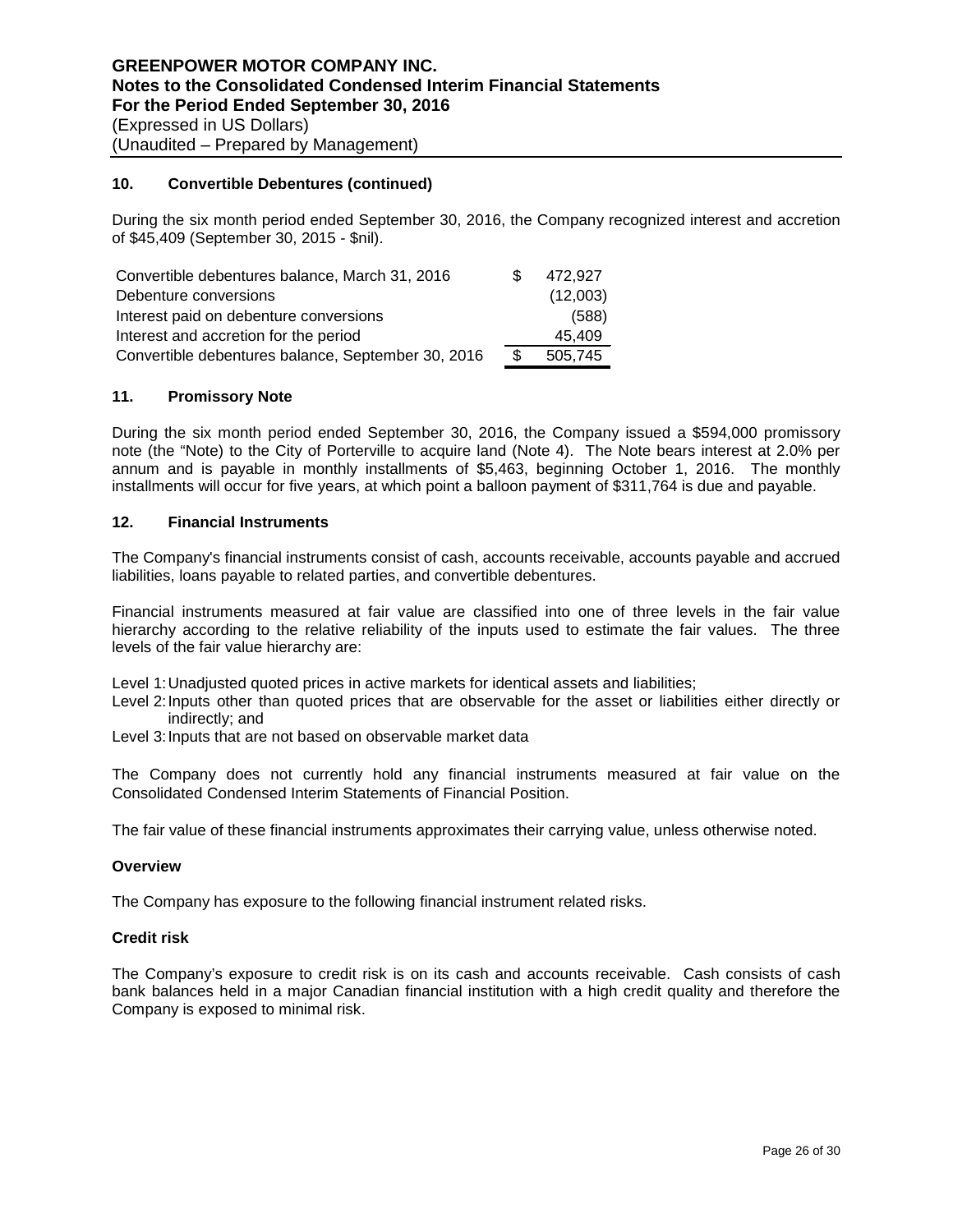# **12. Financial Instruments (continued)**

## **Liquidity risk**

The Company ensures that there is sufficient capital in order to meet short-term business requirements, after taking into account the Company's holdings of cash. The Company's cash is invested in a bank and is available on demand. The Company will continue to rely on additional financings to further its operations and meet its capital requirements.

#### **Market risks**

Market risk is the risk of loss that may arise from changes in market factors such as interest rates and foreign exchange. The Company believes interest rate risk is not material.

The Company is exposed to foreign exchange risk as it conducts business in both the United States and Canada. Management monitors its foreign currency balances, the Company does not engage in any hedging activities to reduce its foreign currency risk.

At September 30, 2016, the Company was exposed to currency risk through the following monetary assets and liabilities in CDN Dollars.  $CDN$ 

|                                          | <b>ULIND</b> |
|------------------------------------------|--------------|
| Cash                                     | \$12,480     |
| Accounts payable and accrued liabilities | \$(63,709)   |
| Loans payable to related parties         | \$(249, 129) |
| Convertible debentures                   | \$(662, 116) |

Based on the net exposure and assuming all other variables remain constant, a 10% change in the appreciation or depreciation of the CDN dollar relative to the US dollar would change the total loss and comprehensive loss by \$96,247. The Company currently does not plan to enter into any foreign exchange contracts to mitigate this risk.

#### **13. Capital Management**

As the Company is seeking business opportunities, its principal source of capital is from the issuance of common shares. The Company's capital management objective is to obtain sufficient capital to develop new business opportunities for the benefit of its shareholders. To meet the objectives, management monitors the Company's ongoing capital requirements on specific business opportunities on a case-bycase basis. The capital structure of the Company consists of cash and equity attributable to common shareholders, consisting of issued share capital and deficit. There was no change to the Company's approach to capital management during the period. The company is not subject to externally imposed capital requirements.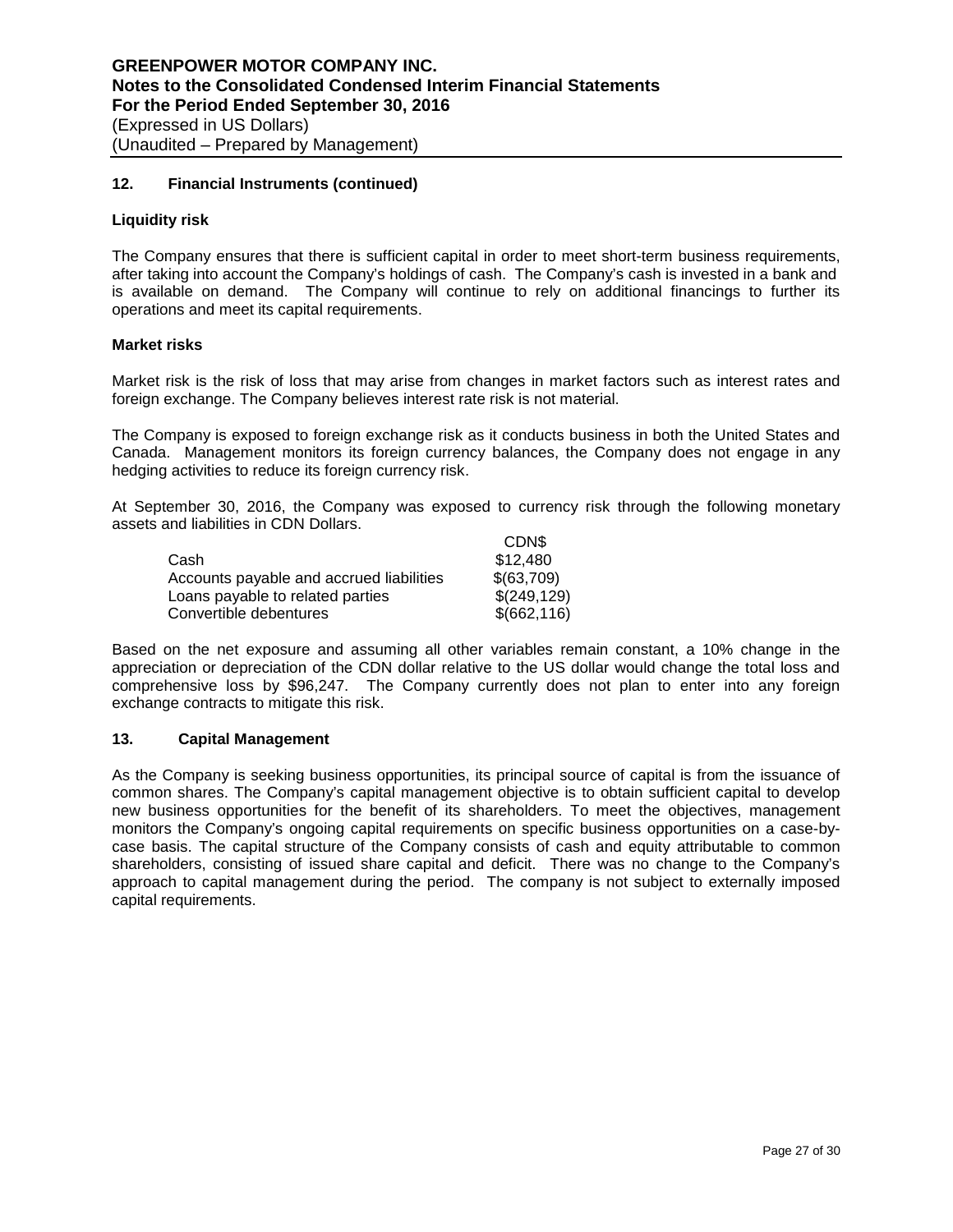# **14. Related Party Transactions**

A summary of compensation for directors and key management personnel is as follows:

|                                      | <b>Three Month Period Ended</b> |         |               |        | <b>Six Month Period Ended</b> |               |               |         |  |
|--------------------------------------|---------------------------------|---------|---------------|--------|-------------------------------|---------------|---------------|---------|--|
|                                      | September 30,                   |         | September 30, |        |                               | September 30, | September 30, |         |  |
|                                      |                                 | 2016    |               | 2015   |                               | 2016          |               | 2015    |  |
| Administrative and professional fees |                                 | 64.650  | \$            | 35,100 | \$                            | 129,300       | \$            | 70,200  |  |
| Equipment rental                     |                                 | 65,063  |               | 13,475 |                               | 104,802       |               | 26,949  |  |
| Share-based payments (options)       |                                 | 40.241  |               | 21.418 |                               | 90.469        |               | 174,922 |  |
|                                      |                                 | 169.954 | \$            | 69.993 | \$                            | 324,571       | \$            | 272,071 |  |

During the three and six month period ended September 30, 2016, the Company engaged the services of several shareholders and related parties of the Company, including Koko Financial Services Ltd., MSA Holdings Inc., and S&P 500 Financial and Corporate Services Inc., to provide accounting, management consulting and director services. Details of these agreements are as follows:

- Pursuant to a consulting agreement dated August 6, 2014 as amended from time to time, among the Company, Fraser Atkinson and Koko Financial Services Ltd., a company beneficially owned by Fraser Atkinson, the Company retained Fraser Atkinson to provide consulting services to the Company. GreenPower Motor Company Inc., paid Koko Financial Services Ltd., CDN\$37,500 and CDN\$75,000 for the three and six month period ended September 30, 2016.
- Pursuant to a consulting agreement dated August 6, 2014 as amended from time to time, among the Company, Mark Achtemichuk and MSA Holdings Inc., a company beneficially owned by Mark Achtemichuk, the Company retained Mark Achtemichuk to provide consulting services to the Company. GreenPower Motor Company Inc., paid MSA Holdings Inc., CDN\$7,500 and CDN\$15,000 for the three and six month period ended September 30, 2016.
- Effective January 1, 2016, GreenPower Motor Company, Inc. (the U.S subsidiary of the Company), agreed to pay U.S. \$10,000 per month to S & P 500 Financial and Corporate Services Inc. ("S&P 500"), a U.S. company where Mr. Oldridge served as a director. As a result, GreenPower Motor Company, Inc., paid S&P 500 U.S \$30,000 and U.S \$60,000 for the three and six month period ended September 30, 2016.

During the three and six month period ended September 30, 2015, the Company engaged the services of several shareholders and related parties of the Company, including Koko Financial Services Ltd., MSA Holdings Inc., and Phillip Oldridge, to provide accounting, management consulting and director services. Details of these agreements are as follows:

- Pursuant to a consulting agreement dated August 6, 2014, among the Company, Fraser Atkinson and Koko Financial Services Ltd., a company beneficially owned by Fraser Atkinson, the Company retained Fraser Atkinson to provide consulting services to the Company. GreenPower Motor Company Inc., paid Koko Financial Services Ltd., CDN\$15,000 and CDN\$30,000 for the three and six month period ended September 30, 2015.
- Pursuant to a consulting agreement dated August 6, 2014, among the Company, Mark Achtemichuk and MSA Holdings Inc., a company beneficially owned by Mark Achtemichuk, the Company retained Mark Achtemichuk to provide consulting services to the Company.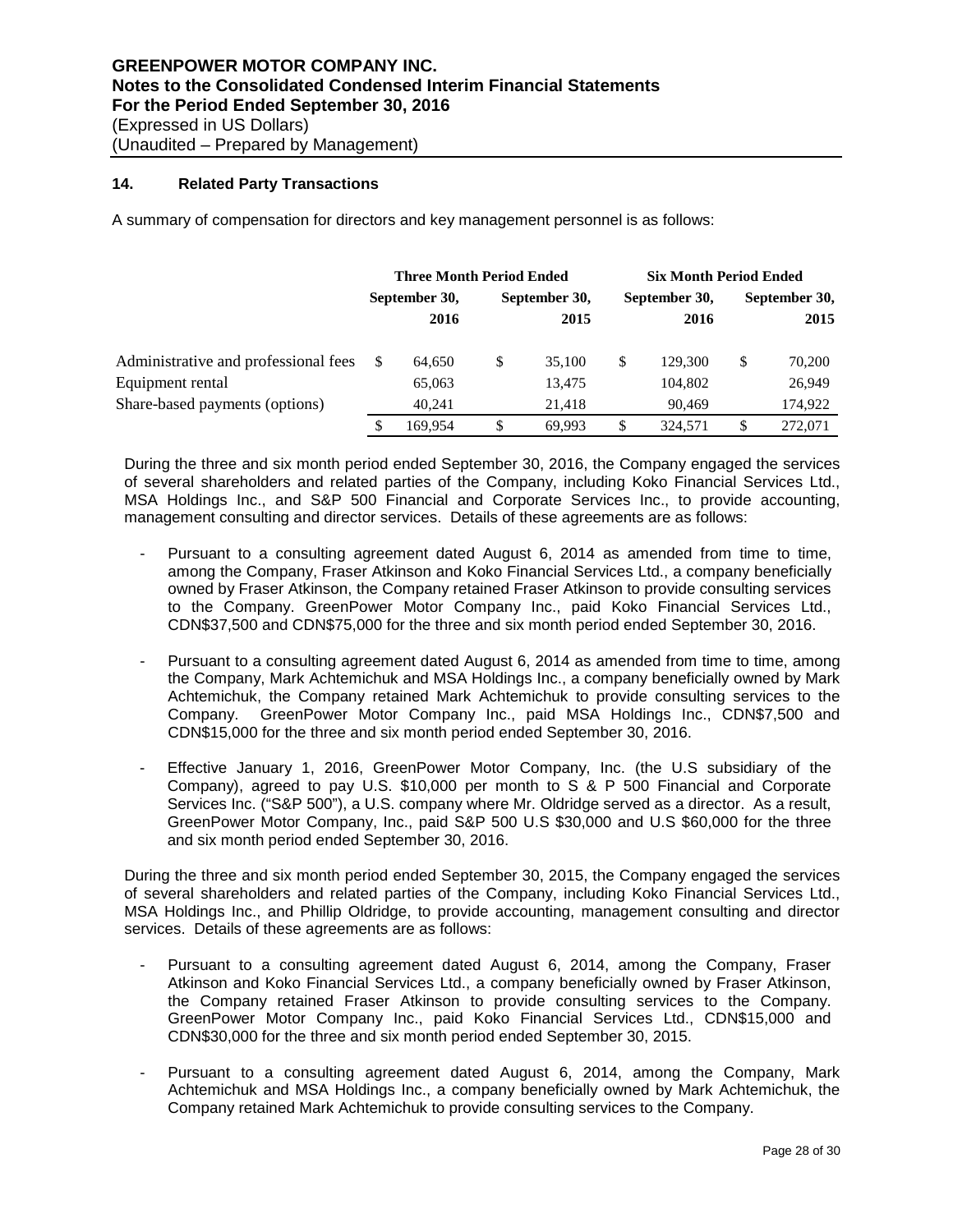## **14. Related Party Transactions (continued)**

GreenPower Motor Company Inc., paid MSA Holdings Inc., CDN \$3,750 and CDN\$7,500 for the three and six month period ended September 30, 2015.

The Company, and its wholly-owned subsidiaries, entered into a consulting agreement with Phillip Oldridge, on February 1, 2013, pursuant to which Mr. Oldridge provided consulting services. Pursuant to the foregoing arrangement, the U.S. subsidiary of the Company ("GreenPower Motor Company, Inc.") paid the sum of U.S \$21,000 and U.S \$42,000 for the three and six month period ended September 30, 2015.

The amounts are classified as either Administrative fees, Product development costs or Sales and marketing in the Consolidated Condensed Interim Statements of Operations and Comprehensive Loss for each of the periods.

The Company also incurred share-based compensation in the amount of \$90,469 during the six month period ended September 30, 2016 (September 30, 2015 – \$174,922) for stock options granted in current and prior periods to Directors of the Company.

Of the 480,000 warrants that were exercised (Note 9) during the six month period ended September 30, 2016, 275,000 related to Directors of the Company.

During the six month period ended September 30, 2016 and September 30, 2015, the Company also incurred equipment rental expenses of \$104,802 (September 30, 2015 - \$26,949) with Maple Leaf Equipment Aircraft and Recovery Inc., a company that the Chairman of GreenPower is the sole officer and director. These costs are expensed on the Consolidated Condensed Interim Statements of Operations and Comprehensive Loss for each of the periods.

Accounts payable and accrued liabilities at September 30, 2016, included \$134,702 (March 31, 2016 - \$101,819) owed to officers, directors, companies controlled by directors and officers and shareholders, which is non-interest bearing, unsecured and has no fixed terms of repayment.

Loans payable to related parties of \$350,534 at September 30, 2016 (March 31, 2016 - \$425,354) includes loans payable to directors and officers, companies controlled by directors and officers, and shareholders of the Company, all of which are non-interest bearing, unsecured and have no fixed terms of repayment.

For the outstanding balance of unconverted debentures at September 30, 2016 of CDN\$757,000 (Note 10), CDN\$230,000 include amounts owed to Koko Financial Services Ltd., a company controlled by the Chairman of GreenPower.

During the six month period ended September 30, 2016, there were \$74,820 of shareholder loan repayments.

These transactions were measured at the exchange amount, which is the amount agreed upon by the transacting parties.

# **15. Events After the Reporting Period**

On October 17, 2016, the Company completed a non-brokered private placement (the "October Placement") for a total of 684,541 units at a price of CDN\$0.75 per unit for gross proceeds of CDN\$513,406 (U.S.\$392,756). Each unit consisted of one common share and one-half of one nontransferable share purchase warrant. Each warrant entitles the holder to purchase one common share with an exercise price of CDN\$1.10 per share until and on October 16, 2017, CDN\$1.50 per share until